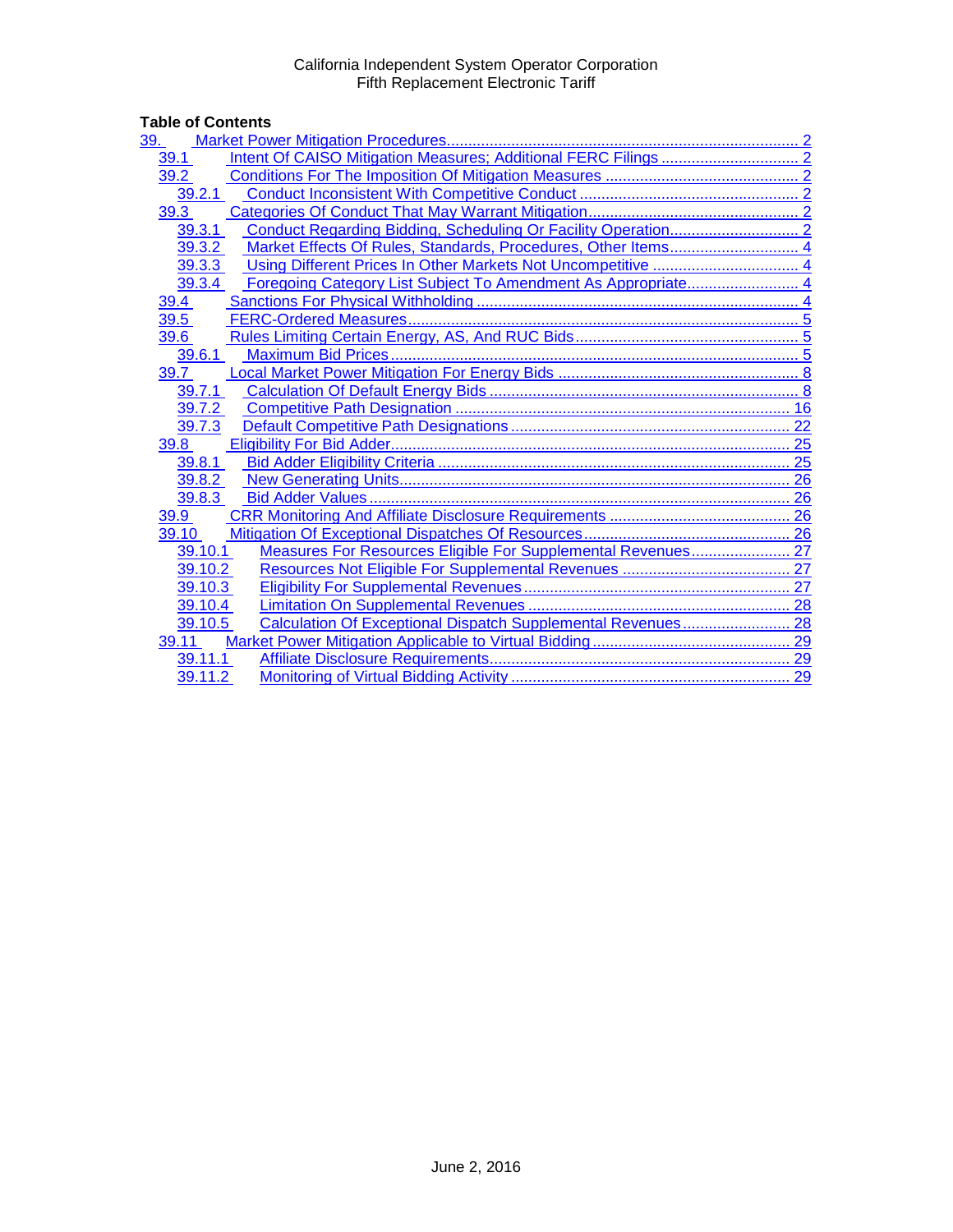#### <span id="page-1-0"></span>**39. Market Power Mitigation Procedures**

#### <span id="page-1-1"></span>**39.1 Intent Of CAISO Mitigation Measures; Additional FERC Filings**

These CAISO market power mitigation measures ("Mitigation Measures") are intended to provide the means for the CAISO to mitigate the market effects of any conduct that would substantially distort competitive outcomes in the CAISO Markets while avoiding unnecessary interference with competitive price signals. These Mitigation Measures are intended to minimize interference with an open and competitive market, and thus to permit, to the maximum extent practicable, price levels to be determined by competitive forces under the prevailing market conditions. To that end, the Mitigation Measures authorize the mitigation only of specific conduct identified through explicit procedures specified below. In addition, the CAISO shall monitor the markets it administers for conduct that it determines constitutes an abuse of market power but is not addressed by the market power mitigation procedures specified below. If the CAISO identifies any such conduct, it shall make a filing under Section 205 of the Federal Power Act, 16 U.S.C. § 824d, with FERC requesting authorization to apply appropriate mitigation measures. Any such filing shall identify the particular conduct the CAISO believes warrants mitigation, shall propose a specific mitigation measure for the conduct, and shall set forth the CAISO's justification for imposing that mitigation measure.

#### <span id="page-1-2"></span>**39.2 Conditions For The Imposition Of Mitigation Measures**

# <span id="page-1-3"></span>**39.2.1 Conduct Inconsistent With Competitive Conduct**

In general, the CAISO shall consider a Market Participant's conduct to be inconsistent with competitive conduct if the conduct would not be in the economic interest of the Market Participant in the absence of market power. The categories of conduct that are inconsistent with competitive conduct include, but may not be limited to, the four categories of conduct specified in Section 39.3 below.

#### <span id="page-1-4"></span>**39.3 Categories Of Conduct That May Warrant Mitigation**

# <span id="page-1-5"></span>**39.3.1 Conduct Regarding Bidding, Scheduling Or Facility Operation**

Mitigation Measures may be applied to bidding, scheduling or operation of an Electric Facility or as specified in Section 39.3.1. The following categories of conduct, whether by a single firm or by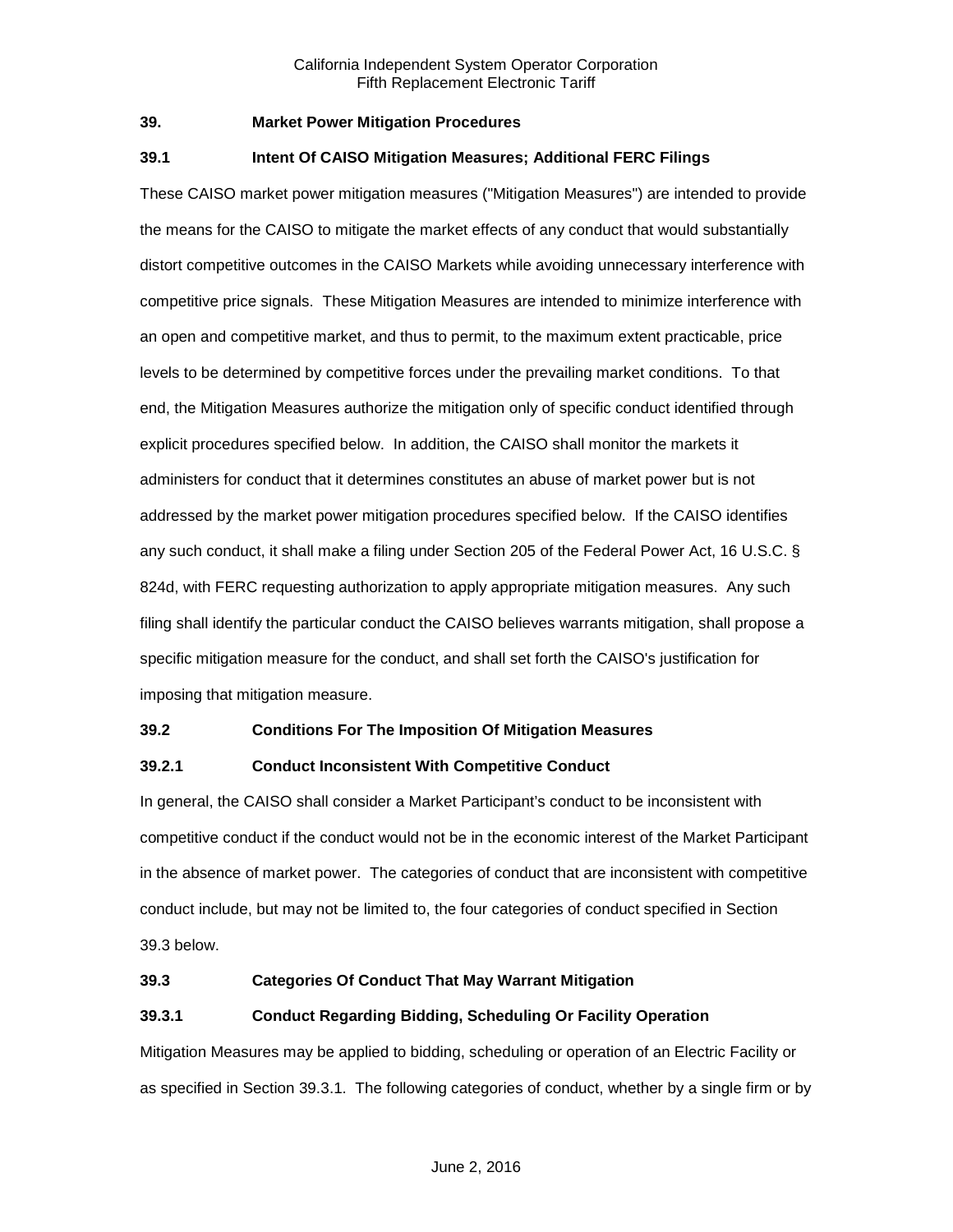multiple firms acting in concert, may cause a material effect on prices or generally the outcome of the CAISO Markets if exercised from a position of market power. Accordingly, the CAISO shall monitor the CAISO Markets for the following categories of conduct, and shall impose appropriate Mitigation Measures if such conduct is detected and the other applicable conditions for the imposition of Mitigation Measures are met:

- (1) Physical withholding of an Electric Facility, in whole or in part, that is, not offering to sell or schedule the output of or services provided by an Electric Facility capable of serving a CAISO Market. Such withholding may include, but not be limited to: (i) falsely declaring that an Electric Facility has been forced out of service or otherwise become totally or partially unavailable, (ii) refusing to offer Bids for an Electric Facility when it would be in the economic interest, absent market power, of the withholding entity to do so, (iii) declining Bids called upon by the CAISO (unless the CAISO is informed in accordance with established procedures that the relevant resource for which the Bid is submitted has undergone a forced outage or derate), or (iv) operating a Generating Unit in Real-Time to produce an output level that is less than the Dispatch Instruction.
- (2) Economic withholding of an Electric Facility, that is, submitting Bids for an Electric Facility that are unjustifiably high (relative to known operational characteristics and/or the known operating cost of the resource) so that: (i) the Electric Facility is not or will not be dispatched or scheduled, or (ii) the Bids will set LMPs.
- (3) Uneconomic production from an Electric Facility, that is, increasing the output of an Electric Facility to levels that would otherwise be uneconomic in order to cause, and obtain benefits from, a Transmission Constraint.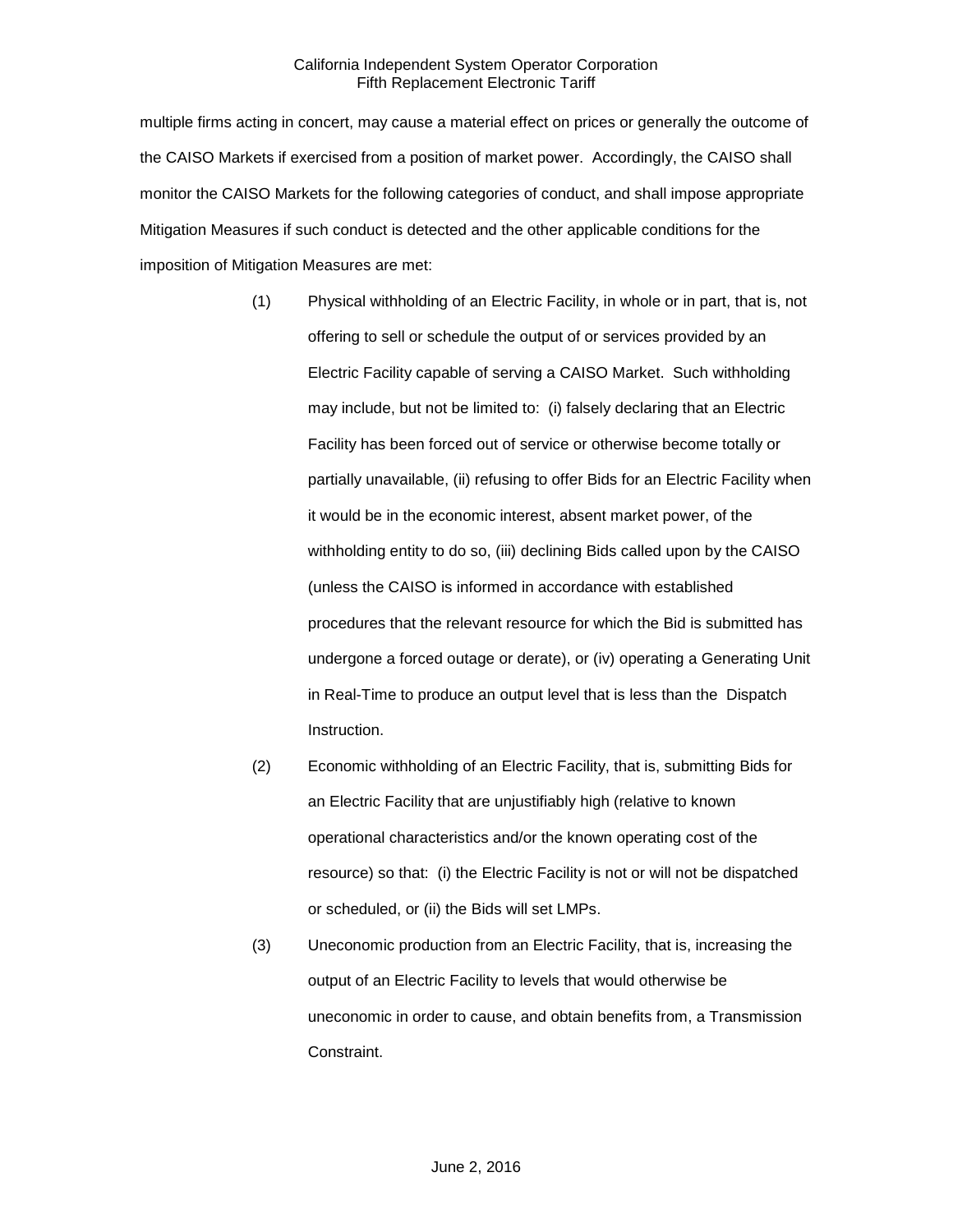(4) Bidding practices that distort prices or uplift charges away from those expected in a competitive market, such as registering Start-Up Cost and Minimum Load Cost data or submitting Bid Costs on behalf of an Electric Facility that are unjustifiably high (relative to known operational characteristics and/or the known operating cost of the resource) or misrepresenting the physical operating capabilities of an Electric Facility resulting in uplift payments or prices significantly in excess of actual costs.

#### <span id="page-3-0"></span>**39.3.2 Market Effects Of Rules, Standards, Procedures, Other Items**

Mitigation Measures may also be imposed to mitigate the market effects of a rule, standard, procedure, design feature, or known software imperfection of a CAISO Market that allows a Market Participant to manipulate market prices or otherwise impair the efficient operation of that market, pending the revision of such rule, standard, procedure design feature, or software defect to preclude such manipulation of prices or impairment of efficiency.

# <span id="page-3-1"></span>**39.3.3 Using Different Prices In Other Markets Not Uncompetitive**

Taking advantage of opportunities to sell at a higher price or buy at a lower price in a market other than a CAISO Market shall not be deemed a form of withholding or otherwise inconsistent with competitive conduct.

# <span id="page-3-2"></span>**39.3.4 Foregoing Category List Subject To Amendment As Appropriate**

The CAISO shall monitor CAISO Markets for other categories of conduct, whether by a single firm or by multiple firms acting in concert, that have material effects on prices in a CAISO Market or other payments. The CAISO shall seek to amend the foregoing list as may be appropriate to include any such conduct that would substantially distort or impair the competitiveness of any of the CAISO Markets.

#### <span id="page-3-3"></span>**39.4 Sanctions For Physical Withholding**

The CAISO may report a Market Participant the CAISO determines to have engaged in physical withholding, including providing the CAISO false information regarding derating or outage of an Electric Facility, to the Federal Energy Regulatory Commission in accordance with Section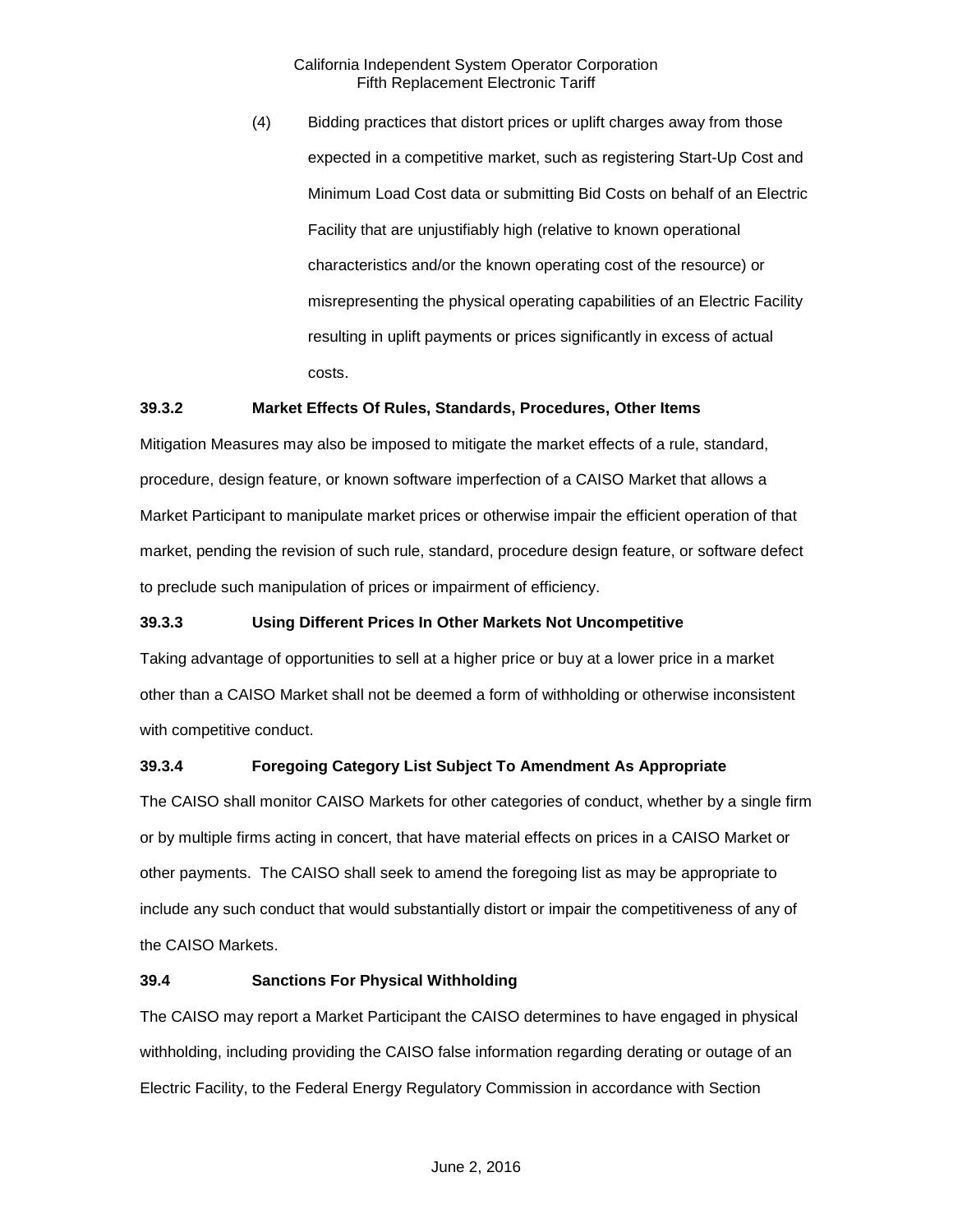9.3.10.5. In addition, a Market Participant that fails to operate a Generating Unit in conformance with CAISO Dispatch Instructions shall be subject to the penalties set forth in Section 11.23.

#### <span id="page-4-0"></span>**39.5 FERC-Ordered Measures**

In addition to any mitigation measures specified above, the CAISO shall administer, and apply when appropriate in accordance with their terms, such other mitigation measures as it may be directed to implement by order of the FERC.

# <span id="page-4-1"></span>**39.6 Rules Limiting Certain Energy, AS, And RUC Bids**

# <span id="page-4-2"></span>**39.6.1 Maximum Bid Prices**

Notwithstanding any other provision of this CAISO Tariff, maximum Bid price provisions of Section 39 shall apply to limit, Energy Bids, RUC Availability Bids, and Ancillary Service Bids as specified below.

# **39.6.1.1 Maximum Price for Energy Bids**

For the twelve (12) months following the effective date of this Section, the maximum Energy Bid prices shall be \$500/MWh. After the twelfth month following the effective date of this Section, the maximum Energy Bid price shall be \$750/MWh. After the twenty-fourth month following the effective date of this Section, the maximum Energy Bid price shall be \$1,000/MWh.

# **39.6.1.2 Maximum RUC Availability Bid Prices**

The maximum RUC Availability Bid price shall be \$250/MW/h.

# **39.6.1.3 Maximum Ancillary Services Bid Prices**

The maximum level for Ancillary Services Bid prices shall be \$250/MWh.

#### **39.6.1.3.1 Maximum Regulation Mileage Bid Price**

The maximum Mileage Bid price shall be \$50.

# **39.6.1.4 Minimum Bid Price for Energy Bids**

The minimum Energy Bid price shall be negative \$150/MWh. These rules apply to all Energy Bids, including Virtual Bids.

# **39.6.1.5 Minimum Bid Price for Ancillary and RUC Bids**

Ancillary Service Bids and RUC Availability Bids submitted into CAISO markets must have Bid prices not less than \$0/MW/h.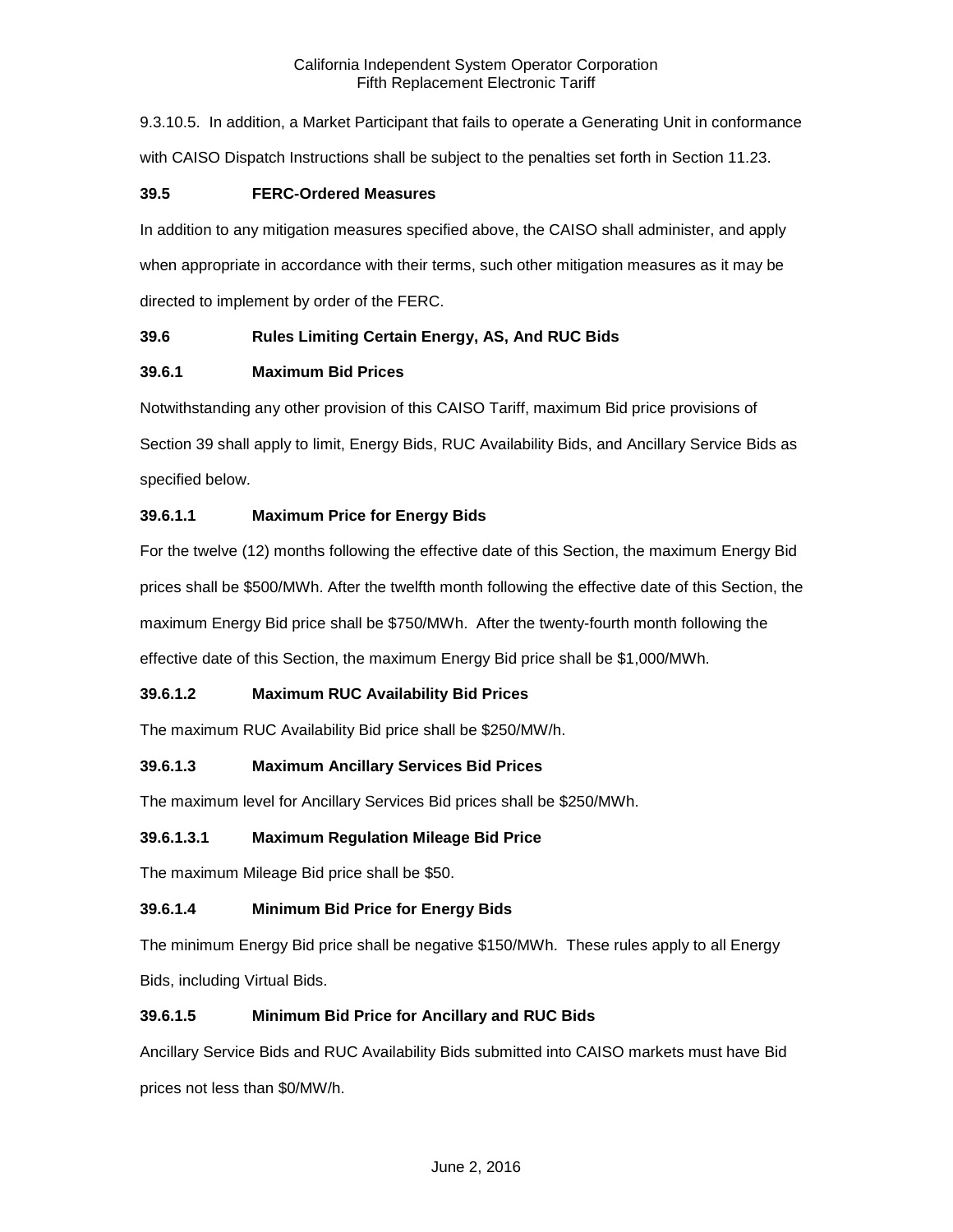#### **39.6.1.5.1 Minimum Regulation Mileage Bid Prices**

Regulation Mileage Bids submitted into CAISO markets must have Bid prices not less than \$0.

#### **39.6.1.6 Maximum Start-Up Cost and Minimum Load Cost Registered Cost Values**

The maximum Start-Up Cost and Minimum Load Cost values registered in the Master File by Scheduling Coordinators for capacity of non-Multi-Stage Generating Resources that are eligible and elect to use the Registered Cost methodology in accordance with Section 30.4 will be limited to 150 percent of the Projected Proxy Cost. The maximum Start-Up Cost and Minimum Load Cost values registered in the Master File by Scheduling Coordinators for capacity of Multi-Stage Generating Resources that are eligible and elect to use the Registered Cost methodology in accordance with Section 30.4 will be limited to 150 percent of the Projected Proxy Cost for each MSG Configuration of the resources. The Projected Proxy Cost for natural gas-fired resources will include a gas price component, a major maintenance expense component, if available, a volumetric Grid Management Charge component, and, if eligible, a projected Greenhouse Gas Allowance Price component calculated as set forth in this Section 39.6.1.6. The Projected Proxy Cost for non-natural gas-fired resources will be based on costs provided to the CAISO pursuant to Section 30.4.1.1.2, a major maintenance expense component, if available, a volumetric Grid Management Charge component, and, if eligible, a projected Greenhouse Gas Allowance Price component calculated as set forth in this Section 39.6.1.6.

#### **39.6.1.6.1 Gas Price Component of Projected Proxy Cost**

For natural gas-fired resources, the CAISO will calculate a gas price to be used in establishing maximum Start-Up Costs and Minimum Load Costs after the twenty-first day of each month and post it on the CAISO Website by the end of each calendar month. The price will be applicable for Scheduling Coordinators for natural gas-fired Use-Limited Resources electing to use the Registered Cost methodology until a new gas price is calculated and posted on the CAISO Website. The gas price will be calculated as follows:

(1) Daily closing prices for monthly natural gas futures contracts at Henry Hub for the next calendar month are averaged over the first twenty-one (21) days of the month, resulting in a single average for the next calendar month.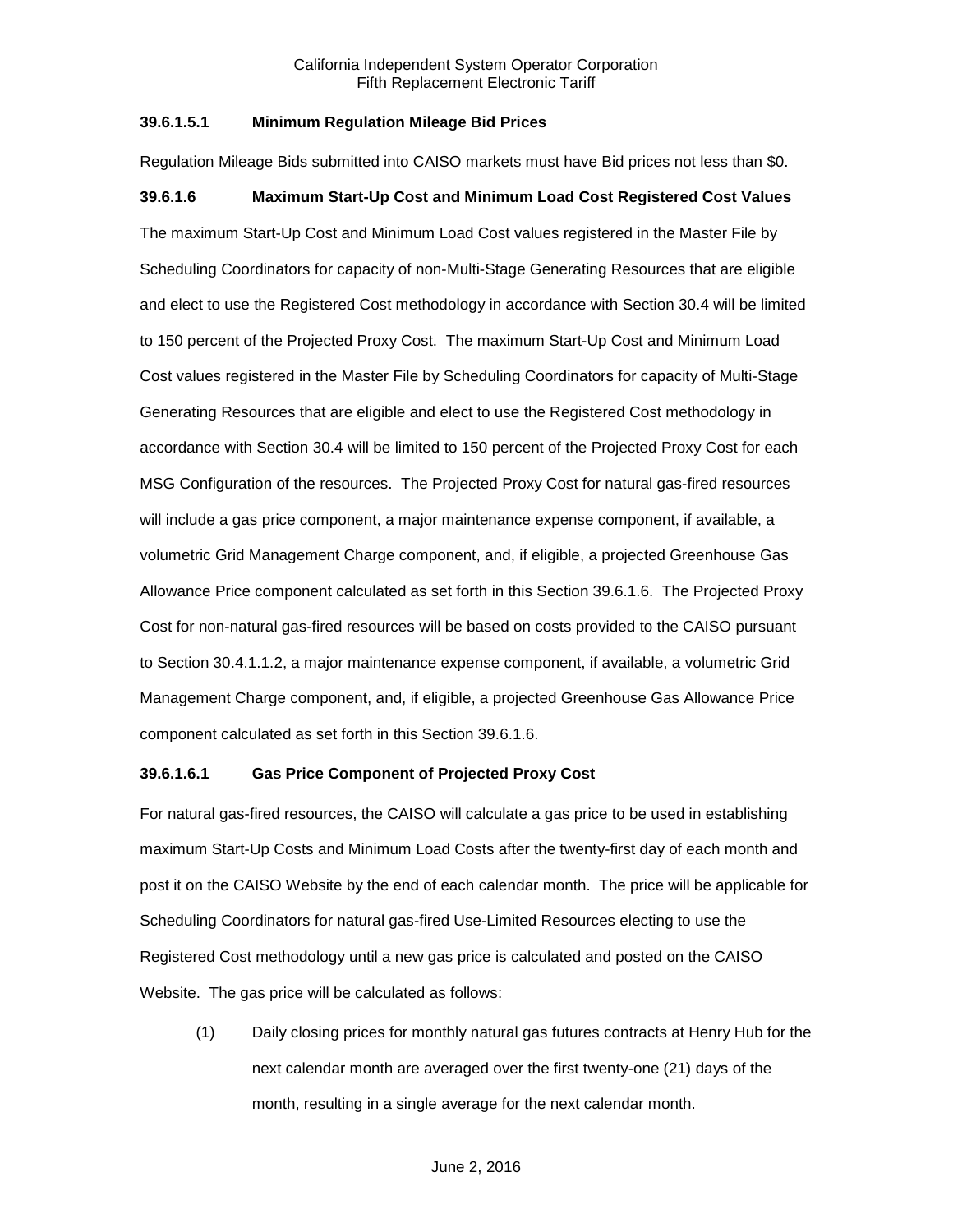- (2) Daily prices for futures contracts for basis swaps at identified California delivery points, are averaged over the first twenty-one (21) days of the month for the identified California delivery points as set forth in the Business Practice Manual.
- (3) For each of the California delivery points, the average Henry Hub and basis swap prices are combined and will be used as the baseline gas price applicable for calculating the caps for Start-Up and Minimum Load Costs for Use-Limited Resources electing to use the Registered Cost methodology. The most geographically appropriate will apply to a particular resource.
- (4) The applicable intra-state gas transportation charge as set forth in the Business Practice Manual will be added to the baseline gas price for each Use-Limited Resource that elects to use the Registered Cost methodology to create a final gas price for calculating the caps for Start-Up and Minimum Load Costs for each such resource.

For non-natural gas-fired resources, the Projected Proxy Costs for Start-Up Costs and Minimum Load Costs will be calculated using the information contained in the Master File used for calculating the Proxy Cost, as set forth in the Business Practice Manual.

#### **39.6.1.6.2 Projected Greenhouse Gas Allowance Price**

For resources that are registered with the California Air Resources Board as having a greenhouse gas compliance obligation, the CAISO will calculate a projected Greenhouse Gas Allowance Price component to be used in establishing maximum Start-Up Costs and Minimum Load Costs after the twenty-first day of each month and will post it on the CAISO Website by the end of that month. The projected Greenhouse Gas Allowance Price component will be applicable for Scheduling Coordinators on behalf of eligible Use-Limited Resources electing to use the Registered Cost methodology until a new projected Greenhouse Gas Allowance Price component is calculated and posted on the CAISO Website. The projected Greenhouse Gas Allowance Price component will be calculated by averaging the applicable daily Greenhouse Gas Allowance Prices calculated over the first twenty (20) days of the month using the methodology set forth in Section 39.7.1.1.1.4.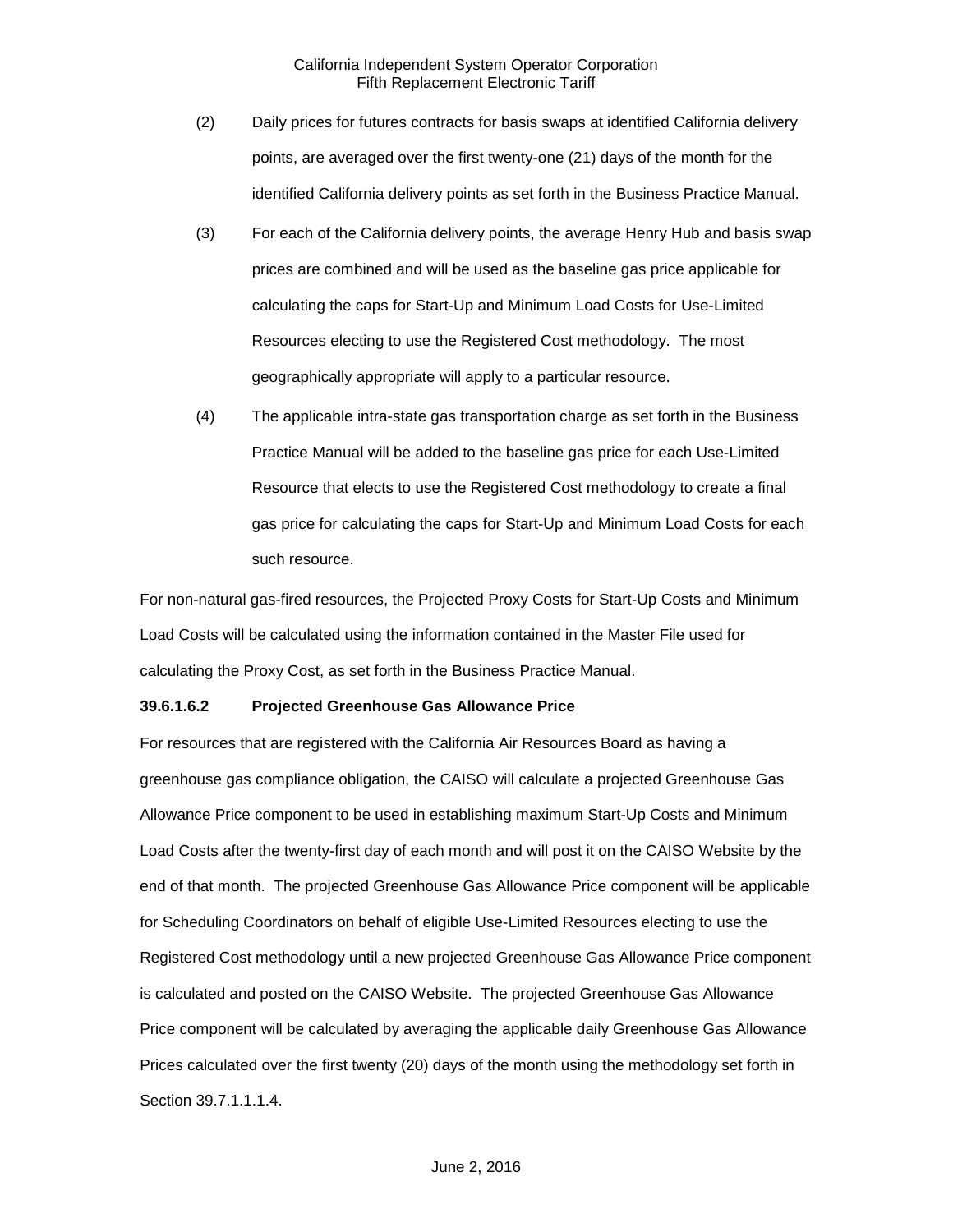# **39.6.1.6.3 Major Maintenance Expense Component**

The major maintenance expense component is determined based on the process set forth in Section 30.4.1.1.4.

#### **39.6.1.6.4 Volumetric Grid Management Charge Component**

The volumetric Grid Management Charge component is set forth in Sections 39.7.1.1.1.1 and 39.7.1.1.1.2.

#### **39.6.1.7 Maximum Transition Cost Values**

Scheduling Coordinators for capacity of Multi-Stage Generating Resources that are eligible and elect to use the Registered Cost methodology in accordance with Section 30.4 must register Transition Costs for each feasible transition between a lower MSG Configuration and a higher MSG Configuration, between zero and a maximum of 150 percent of the difference between the Projected Proxy Cost for the Start-Up Costs for the higher MSG Configuration, minus the Projected Proxy Cost for the Start-Up Costs for the lower MSG Configuration. If the result of this calculation is negative for any transition between two MSG Configurations, then the associated Transition Cost shall be zero.

# <span id="page-7-0"></span>**39.7 Local Market Power Mitigation For Energy Bids**

Local Market Power Mitigation is based on the assessment and designation of Transmission Constraints as competitive or non-competitive pursuant to Section 39.7.2. The local market power mitigation processes are described in Section 31.2 for the DAM and Sections 34.1.5 for the RTM.

# <span id="page-7-1"></span>**39.7.1 Calculation Of Default Energy Bids**

Default Energy Bids shall be calculated by the CAISO, for the on-peak hours and off-peak hours for both the DAM and RTMs, pursuant to one of the methodologies described in this Section. The Scheduling Coordinator for each Generating Unit owner or Participating Load must rank order the following options of calculating the Default Energy Bid starting with its preferred method. The Scheduling Coordinator must provide the data necessary for determining the Variable Costs unless the Negotiated Rate Option precedes the Variable Cost Option in the rank order, in which case the Scheduling Coordinator must have a negotiated rate established with the Independent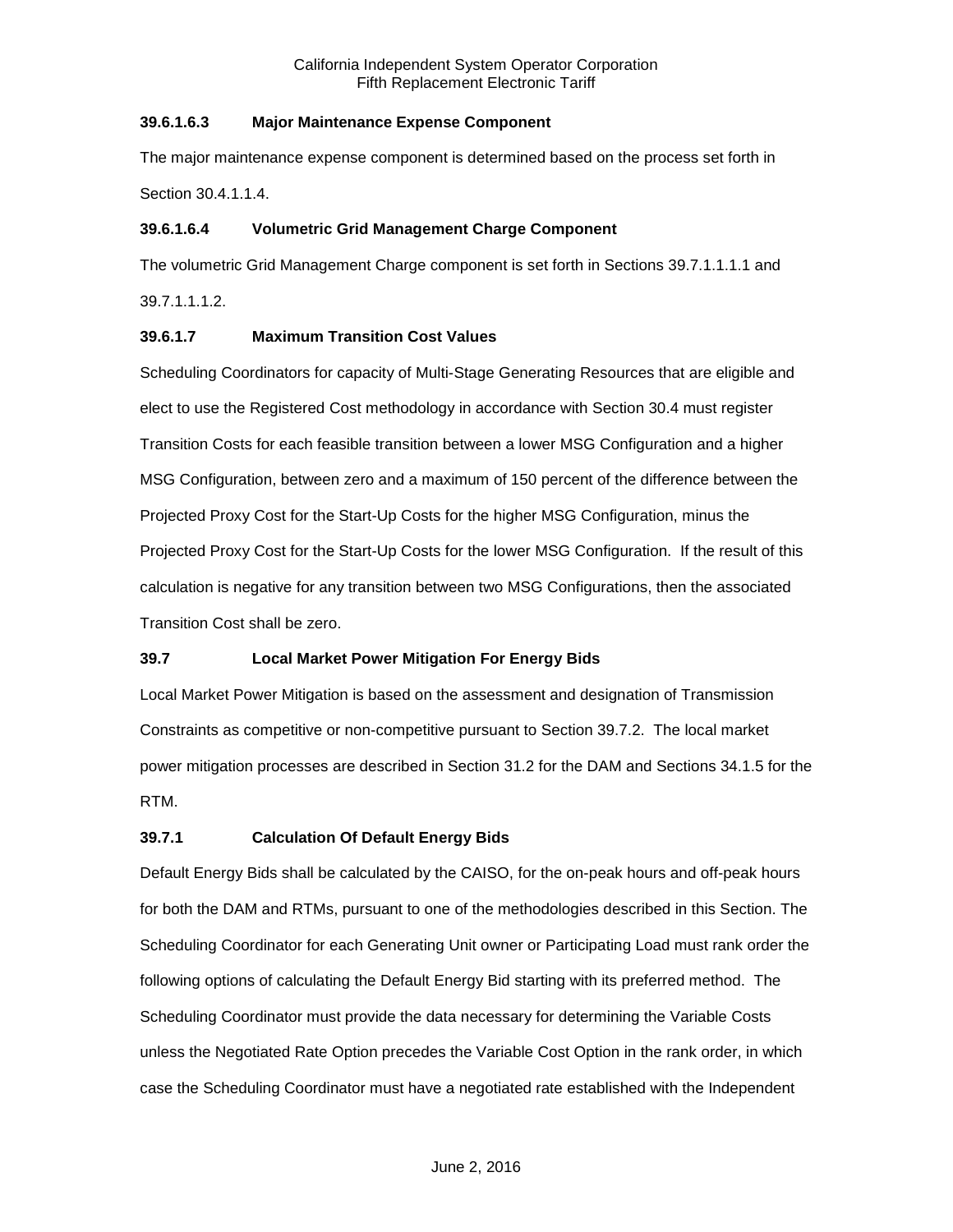Entity charged with calculating the Default Energy Bid. If no rank order is specified for a Generating Unit or Participating Load, then the default rank order of (1) Variable Cost Option, (2) Negotiated Rate Option, (3) LMP Option will be applied. For the first ninety (90) days after changes to resource status and MSG Configurations as specified in Section 27.8.3, including the first ninety (90) days after the effective date of Section 27.8.3, the Default Energy Bid option for the resource is limited to the Negotiated Rate Option or the Variable Cost Option.

#### **39.7.1.1 Variable Cost Option**

For natural gas-fueled units, the Variable Cost Option will calculate the Default Energy Bid by adding incremental cost (comprised of incremental fuel cost plus a volumetric Grid Management Charge adder plus a greenhouse gas cost adder if applicable) with variable operation and maintenance cost, adding ten percent (10%) to the sum, and adding a Bid Adder if applicable. For non-natural gas-fueled units, the Variable Cost Option will calculate the Default Energy Bid by summing incremental fuel cost plus ten percent (10%) of fuel cost plus a Bid Adder if applicable.

#### **39.7.1.1.1 Incremental Cost Calculations Under the Variable Cost Option**

#### **39.7.1.1.1.1 Natural Gas-Fired Resources**

(a) Calculation of incremental fuel cost - For natural gas-fueled units, incremental fuel cost is calculated based on an incremental heat rate curve multiplied by the natural gas price calculated as described below.

Resource owners shall submit to the CAISO average heat rates (Btu/kWh) measured for at least two (2) and up to eleven (11) generating operating points (MW), where the first and last operating points refer to the minimum and maximum operating levels (i.e., PMin and PMax), respectively. The average heat rate curve formed by the (Btu/kWh, MW) pairs is a piece-wise linear curve between operating points, and two (2) average heat rate pairs yield one (1) incremental heat rate segment that spans two (2) consecutive operating points. The incremental heat rates (Btu/kWh) in the incremental heat rate curve are calculated by converting the average heat rates submitted by resource owners to the CAISO to requirements of heat input (Btu/h) for each of the operating points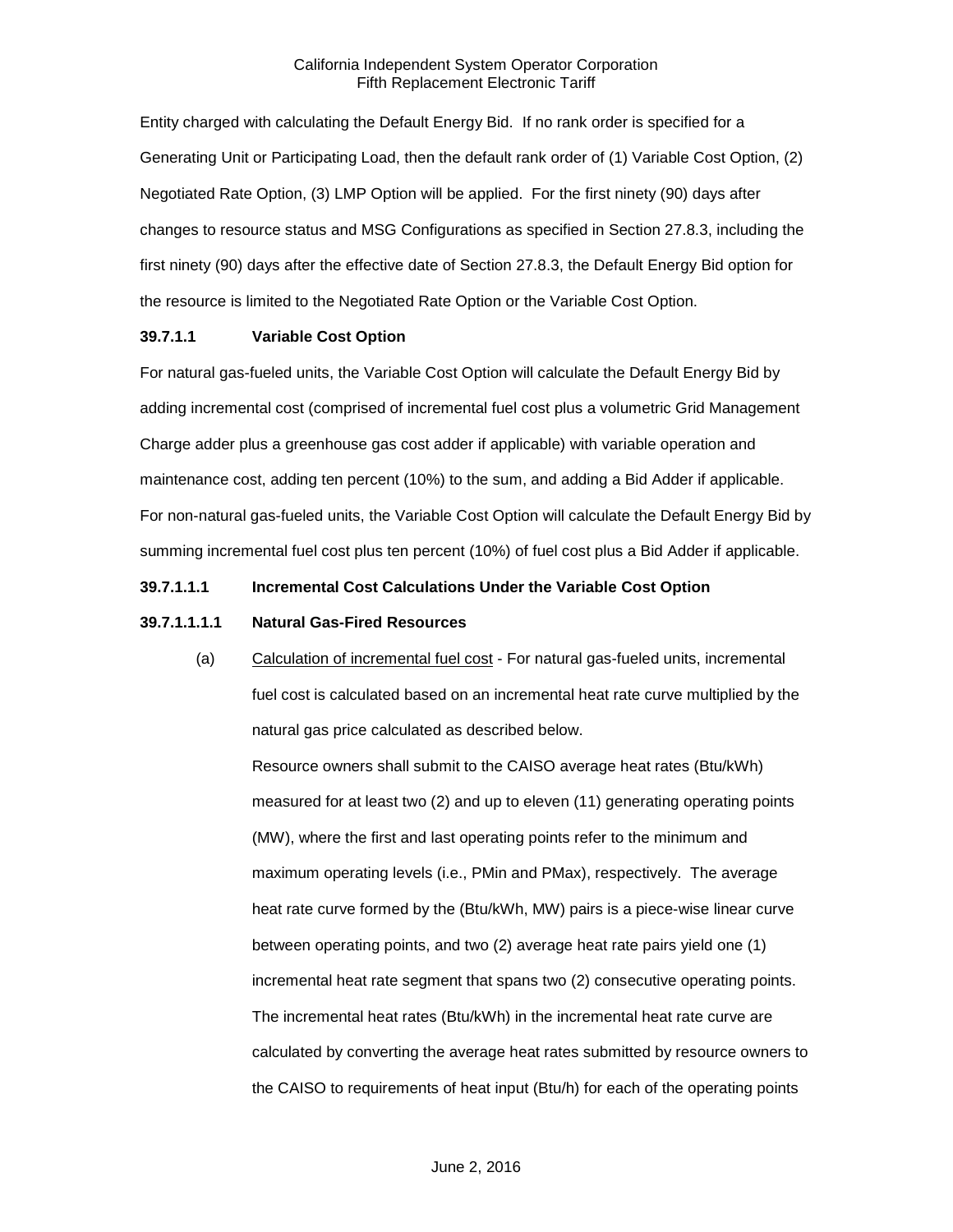and dividing the changes in requirements of heat input from one (1) operating point to the next by the changes in MW between two (2) consecutive operating points as specified in the Business Practice Manual. For each segment representing operating levels below eighty (80) percent of the unit's PMax, the incremental heat rate is limited to the maximum of the average heat rates for the two (2) operating points used to calculate the incremental heat rate segment. The unit's final incremental fuel cost curve is calculated by multiplying this incremental heat rate curve by the applicable natural gas price, and then, if necessary, applying a left-to-right adjustment to ensure that the final incremental cost curve is monotonically non-decreasing. Heat rate and cost curves shall be stored, updated, and validated in the Master File.

- (b) Calculation of greenhouse gas cost adder For each natural gas-fired resource registered with the California Air Resources Board as having a greenhouse gas compliance obligation, the CAISO will calculate a greenhouse gas cost adder as the product of the resource's incremental heat rate, the greenhouse gas emissions rate authorized by the California Air Resources Board, and the applicable Greenhouse Gas Allowance Price.
- (c) Calculation of volumetric Grid Management Charge adder For each natural gas-fired resource, the CAISO will include a volumetric Grid Management Charge adder that consists of: (i) the Market Services Charge; (ii) the System Operations Charge; and (iii) the Bid Segment Fee divided by the MW in the Bid segment.

#### **39.7.1.1.1.2 Non-Natural Gas-Fired Resources**

For non-natural gas-fueled units, incremental fuel cost is calculated based on an average cost curve as described below.

Resource owners for non-natural gas-fueled units shall submit to the CAISO average fuel costs (\$/MW) measured for at least two (2) and up to eleven (11) generating operating points (MW), where the first and last operating points refer to the minimum and maximum operating levels (i.e.,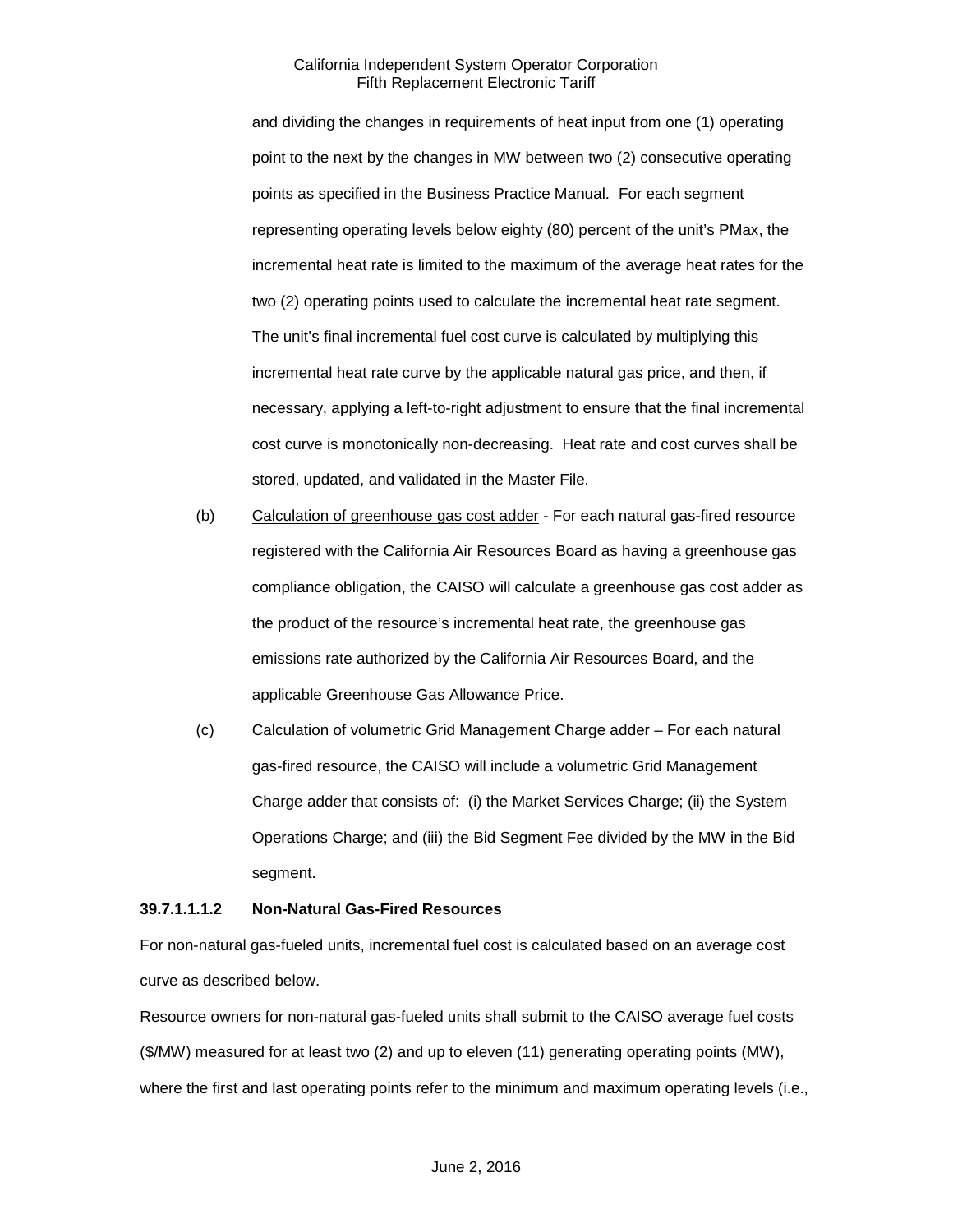PMin and PMax), respectively. The average cost curve formed by the (\$/MWh, MW) pairs is a piece-wise linear curve between operating points, and two (2) average cost pairs yield one (1) incremental cost segment that spans two (2) consecutive operating points. For each segment representing operating levels below eighty (80) percent of the unit's PMax, the incremental cost rate is limited to the maximum of the average cost rates for the two (2) operating points used to calculate the incremental cost segment. The unit's final incremental fuel cost curve is then adjusted, if necessary, applying a left-to-right adjustment to ensure that the final incremental cost curve is monotonically non-decreasing. Cost curves will include: (i) greenhouse gas allowance costs for each non-natural gas-fired resource registered with the California Air Resources Board as having a greenhouse gas compliance obligation, as provided to the CAISO by the Scheduling Coordinator for the resource; and (ii) a volumetric Grid Management Charge adder that consists of: (i) the Market Services Charge; (ii) the System Operations Charge; and (iii) the Bid Segment Fee divided by the MW in the Bid segment. Cost curves shall be stored, updated, and validated in the Master File.

#### **39.7.1.1.1.3 Calculation of Natural Gas Price**

(a) Except as set forth in Section 39.7.1.1.1.3(b), the CAISO will use different gas price indices for the Day-Ahead Market and the Real-Time Market and a gas price index will be calculated using at least two prices from two or more of the following publications: Natural Gas Intelligence, SNL Energy/BTU's Daily Gas Wire, Platt's Gas Daily, and the Intercontinental Exchange. If a gas price index is unavailable for any reason, the CAISO will use the most recent available gas price index. For the Day-Ahead Market, the CAISO will update the gas price indices between 19:00 and 22:00 Pacific Time using natural gas prices published on the day that is two (2) days prior to the applicable Trading Day, unless gas prices are not published on that day, in which case the CAISO will use the most recently published prices that are available. For the Real-Time Market, the CAISO will update gas price indices between the hours of 19:00 and 22:00 Pacific Time using natural gas prices published one (1) day prior to the applicable Trading Day, unless gas prices are not published on that day, in which case the CAISO will use the most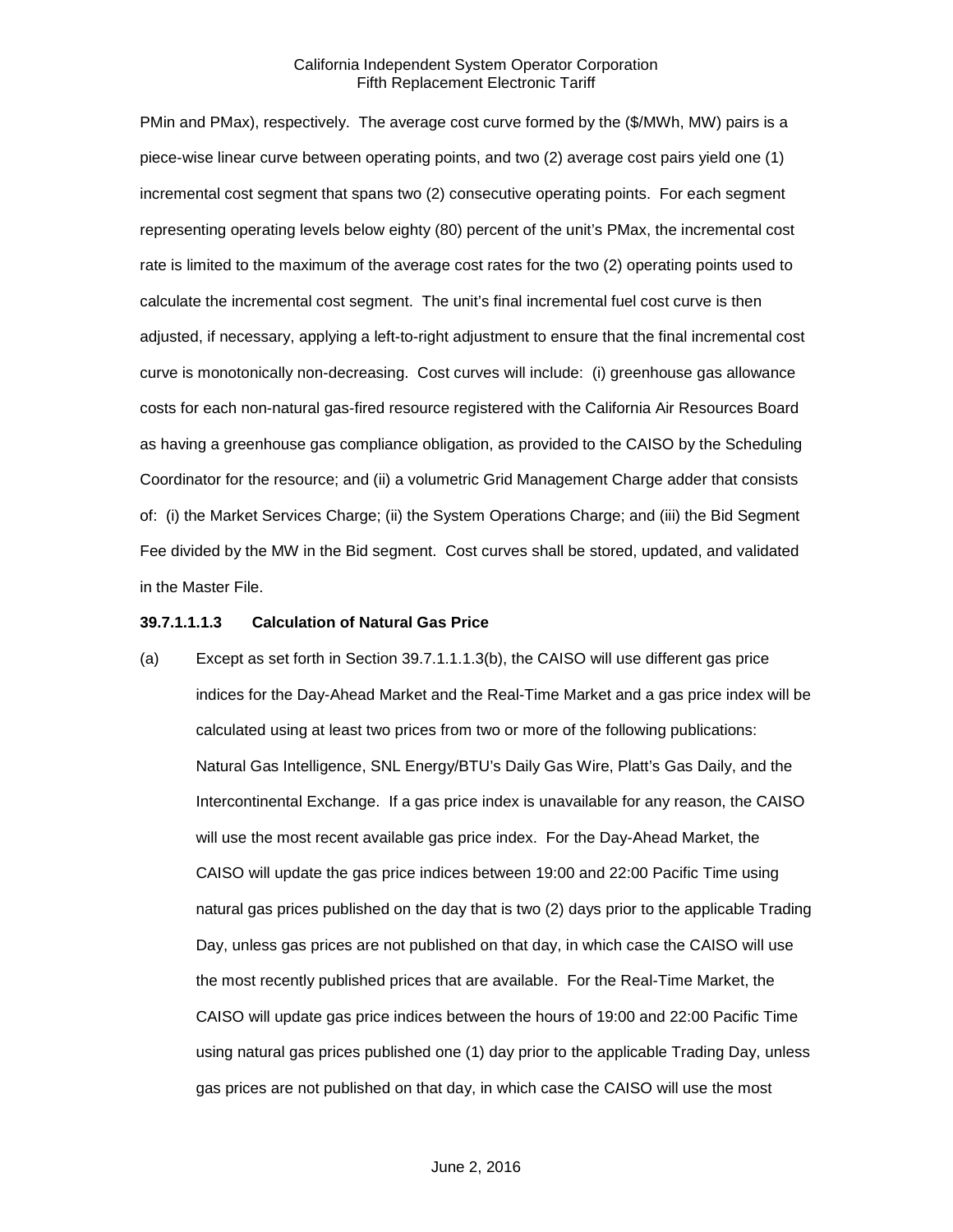recently published prices that are available.

(b) If a daily gas price reported by the Intercontinental Exchange on the morning of the Day-Ahead Market run exceeds one hundred twenty-five (125) percent of any natural gas price index calculated for the Day-Ahead Market between 19:00 and 22:00 Pacific Time on the preceding day, the CAISO will utilize the gas price reported by the Intercontinental Exchange in all CAISO cost formulas and market processes for that day's Day Ahead Market that would normally utilize the natural gas price index calculated pursuant to this Section 39.7.1.1.1.3.

#### **39.7.1.1.1.4 Calculation of Greenhouse Gas Allowance Price**

To calculate the Greenhouse Gas Allowance Price, the CAISO will use different greenhouse gas price indices for the Day-Ahead Market and the Real-Time Market and each greenhouse gas price index will be calculated on a daily basis using at least two prices from two or more of the following publications: the Intercontinental Exchange, CME Group, and ARGUS. If a greenhouse gas price index is unavailable for any reason, the CAISO will use the most recent available greenhouse gas price index. For the Day-Ahead Market, the CAISO will update the greenhouse gas price index between 19:00 and 22:00 Pacific Time using prices for greenhouse gas allowances published on the day that is two (2) days prior to the applicable Trading Day, unless prices for greenhouse gas allowances are not published on that day, in which case the CAISO will use the most recently published prices for greenhouse gas allowances that are available. For the Real-Time Market, the CAISO will update greenhouse gas price indices between the hours of 19:00 and 22:00 Pacific Time using prices for greenhouse gas allowances published one (1) day prior to the applicable Trading Day, unless prices for greenhouse gas allowances are not published on that day, in which case the CAISO will use the most recently published prices for greenhouse gas allowances that are available. The CAISO will calculate each Greenhouse Gas Allowance Price during a year using prices for greenhouse gas allowances from that same year.

#### **39.7.1.1.2 Variable Operation and Maintenance Cost Under the Variable Cost Option**

The default value for the variable operation and maintenance cost portion will vary by fuel source or technology as follows: (1) solar \$0.00/MWh; (2) nuclear \$1.00/MWh; (3) coal \$2.00/MWh; (4)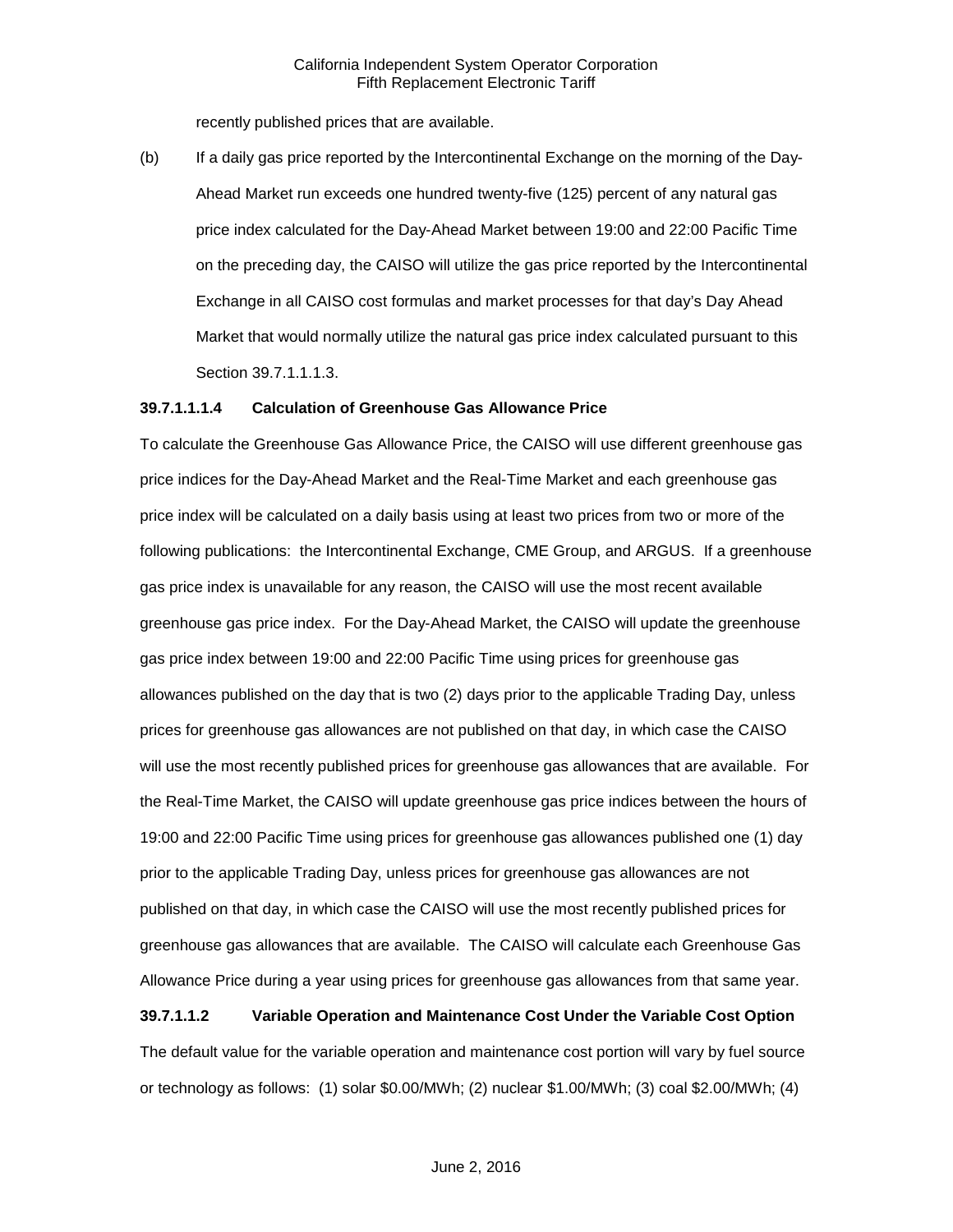wind \$2.00/MWh; (5) hydro \$2.50/MWh; (6) natural gas-fired combined cycle and steam units \$2.80/MWh; (7) geothermal \$3.00 WMh; (8) landfill gas \$4.00/MWh; (9) combustion turbines and reciprocating engines \$4.80/MWh; and (10) biomass \$5.00/MWh. Resource specific values may be negotiated with the CAISO or the Independent Entity charged with calculating the Default Energy Bid. Default operation and maintenance values as well as any negotiated values will also be used to calculate Minimum Load Costs pursuant to Section 30.4.

#### **39.7.1.1.3 Filings with FERC to Recover Actual Marginal Fuel Procurement Costs**

A Scheduling Coordinator for a resource subject to the Variable Cost Option may seek to recover actual marginal fuel procurement costs pursuant to a filing with FERC in accordance with Section 30.11.

#### **39.7.1.2 LMP Option**

The CAISO will calculate the LMP Option for the Default Energy Bid as a weighted average of the lowest quartile of LMPs at the Generating Unit PNode in periods when the unit was Dispatched during the preceding ninety (90) day period for which LMPs that have passed the price validation and correction process set forth in Section 35 are available. The weighted average will be calculated based on the quantities Dispatched within each segment of the Default Energy Bid curve. Each Bid segment created under the LMP Option for Default Energy Bids will be subject to a feasibility test, as set forth in a Business Practice Manual, to determine whether there are a sufficient number of data points to allow for the calculation of an LMP based Default Energy Bid. The feasibility test is designed to avoid excessive volatility of the Default Energy Bid under the LMP Option that could result when calculated based on a relatively small number of prices.

#### **39.7.1.3 Negotiated Rate Option**

#### **39.7.1.3.1 Submission Process**

Scheduling Coordinators that elect the Negotiated Rate Option for the Default Energy Bid shall submit a proposed Default Energy Bid along with supporting information and documentation as described in a BPM. Within ten (10) Business Days of receipt, the CAISO or an Independent Entity selected by the CAISO will provide a written response. If the CAISO or Independent Entity accepts the proposed Default Energy Bid, it will become effective within three (3) Business Days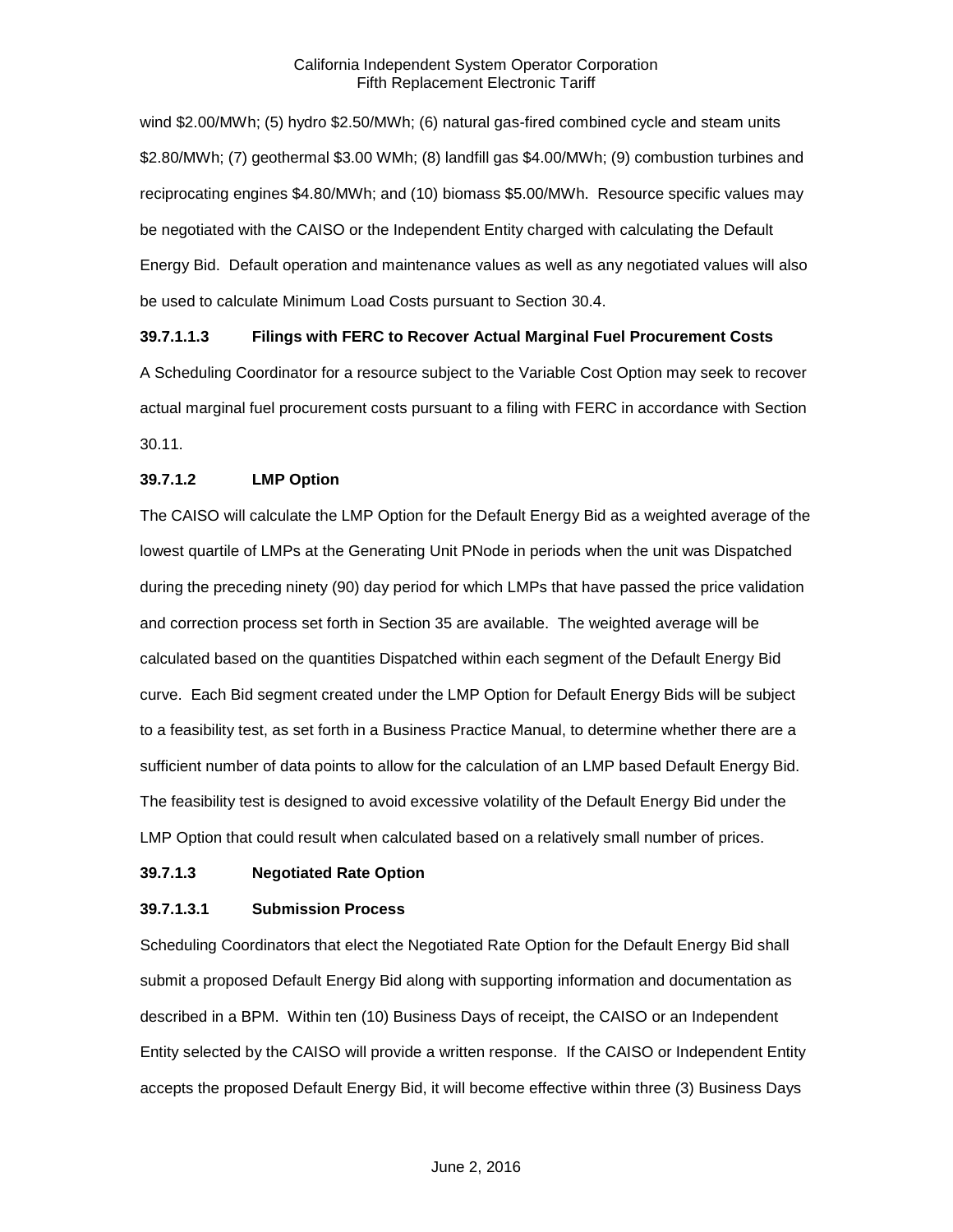from the date of acceptance by the CAISO and remain in effect until: (1) the Default Energy Bid is modified by FERC; (2) the Default Energy Bid is modified by mutual agreement of the CAISO and the Scheduling Coordinator; or (3) the Default Energy Bid expires, is terminated or is modified pursuant to any agreed upon term or condition or pertinent FERC order.

If the CAISO or Independent Entity selected by the CAISO does not accept the proposed Default Energy Bid, the CAISO or Independent Entity selected by the CAISO and the Scheduling Coordinator shall enter a period of good faith negotiations that terminates sixty (60) days following the date of submission of a proposed Default Energy Bid by a Scheduling Coordinator. If at any time during this period, the CAISO or Independent Entity selected by the CAISO and the Scheduling Coordinator agree upon the Default Energy Bid, it will be become effective within three (3) Business Days of the date of agreement and remain in effect until: (1) the Default Energy Bid is modified by FERC; (2) the Default Energy Bid is modified by mutual agreement of the CAISO and the Scheduling Coordinator; or (3) the Default Energy Bid expires, is terminated or is modified pursuant to any agreed upon term or condition or pertinent FERC order. If by the end of the sixty (60)-day period the CAISO or Independent Entity selected by the CAISO and the Scheduling Coordinator fail to agree on the Default Energy Bid to be used under the Negotiated Rate Option, the Scheduling Coordinator has the right to file a proposed Default Energy Bid with FERC pursuant to Section 205 of the Federal Power Act.

During the sixty (60)-day period following the submission of a proposed negotiated Default Energy Bid by a Scheduling Coordinator, and pending FERC's acceptance in cases where the CAISO or Independent Entity selected by the CAISO fail to agree on the Default Energy Bid for use under the Negotiated Rate Option and the Scheduling Coordinator filed a proposed Default Energy Bid with FERC pursuant to Section 205 of the Federal Power Act, the Scheduling Coordinator has the option of electing to use any of the other options available pursuant to Section 39.7. If the Scheduling Coordinator does not elect to use any of the other options available pursuant to Section 39.7, or if sufficient data do not exist to calculate a Default Energy Bid using any of these options, the CAISO may establish a temporary Default Energy Bid as specified in Section 39.7.1.5.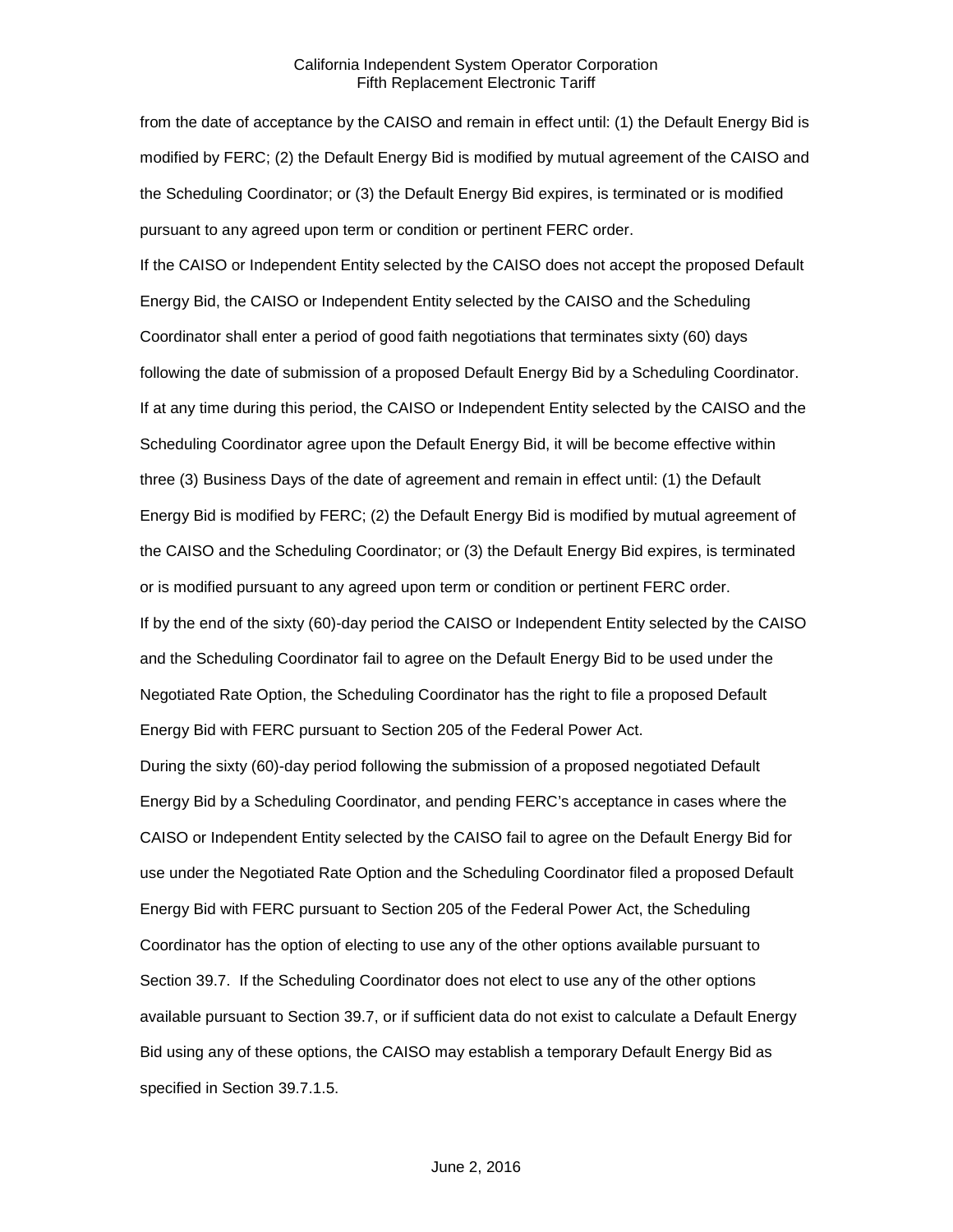#### **39.7.1.3.2 Informational Filings With FERC**

The CAISO shall make an informational filing with FERC of any adders or interim adders for major maintenance expenses determined pursuant to Sections 30.4.1.1.1, 30.4.1.1.2, and 30.4.1.1.4, any Default Energy Bids negotiated pursuant to this section, any temporary Default Energy Bids established pursuant to Section 39.7.1.5, or any custom operations and maintenance adders negotiated pursuant to Section 39.7.1.1.2, no later than seven (7) days after the end of the month in which the Default Energy or operations and maintenance values were established.

#### **39.7.1.4 Frequently Mitigated Unit Option**

A Frequently Mitigated Unit that is eligible for a Bid Adder may select a fourth Default Energy Bid option, which is equal to the Variable Cost Option plus the Bid Adder as described in Section 39.7.

#### **39.7.1.5 Temporary Default Energy Bid**

If the Scheduling Coordinator does not elect to use any of the other options available pursuant to Section 39.7.1, or if sufficient data do not exist to calculate a Default Energy Bid using any of the available options, the CAISO will first seek to obtain from the Scheduling Coordinator any additional data required for calculating the Default Energy Bid options available pursuant to 39.7.1. If the provision of additional data by a Scheduling Coordinator results in additional or modified Default Energy Bid options pursuant to 39.7.1, the Scheduling Coordinator will have another opportunity to elect one of these options as its temporary Default Energy Bid. If the Scheduling Coordinator does not elect to use any of the options available pursuant to Section 39.7.1, or if sufficient data still do not exist to calculate a Default Energy Bid using any of the available options, the CAISO may establish a temporary Default Energy Bid based on one or more of the following: (1) operating cost data, opportunity cost, and other appropriate input from the Market Participant; (2) the CAISO's estimated operating costs of the Electric Facility, taking the best information available to the CAISO; (3) an appropriate average of competitive Bids of one or more similar Electric Facilities; or (4) any of the other options for determining a Default Energy Bid for which data are available.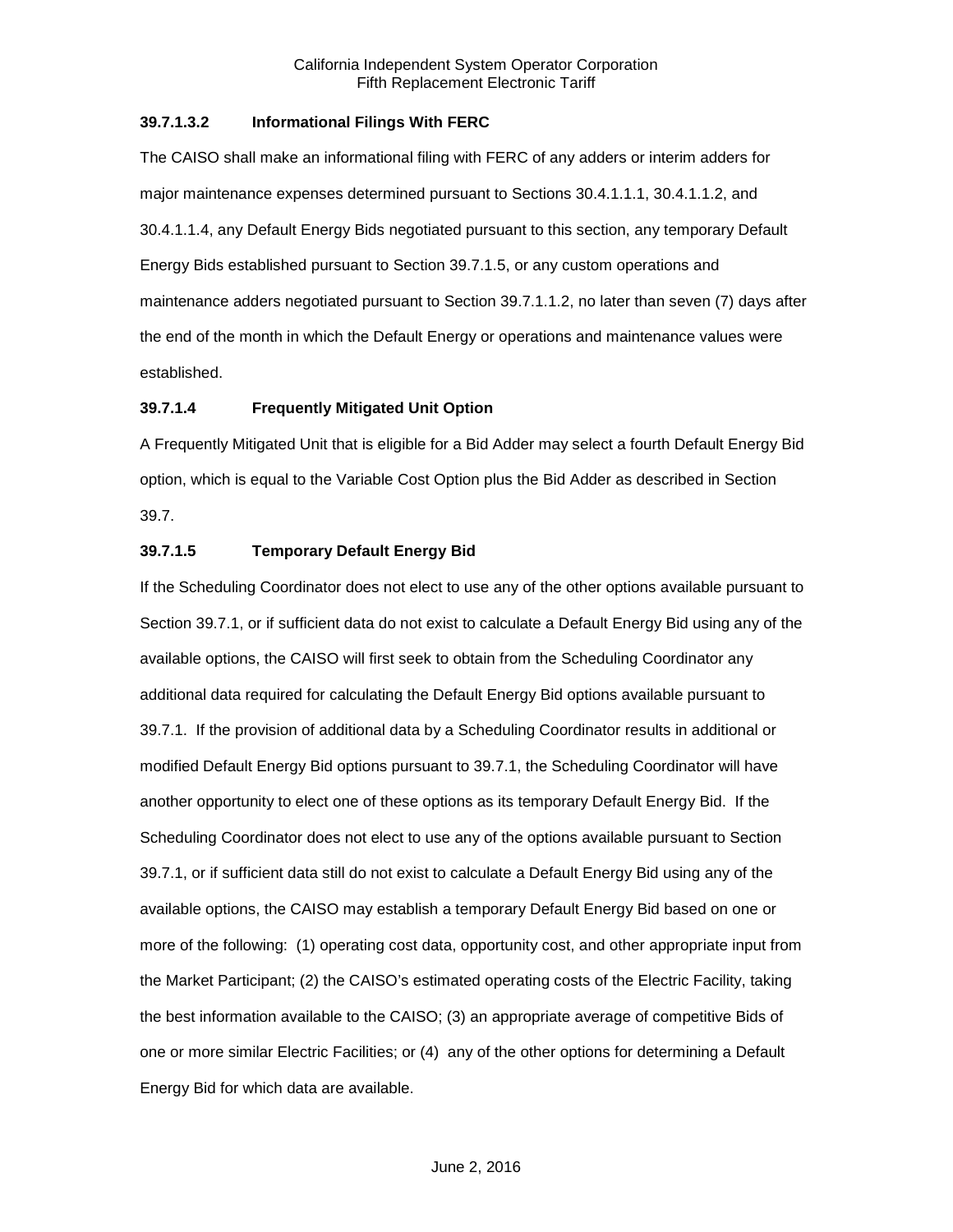#### **39.7.1.6 Default Energy Bids for RMR Units**

The available capacity in excess of the Maximum Net Dependable Capacity (MNDC) specified in the RMR Contract up to the maximum generation capacity (PMax) is subject to Local Market Power Mitigation. The Scheduling Coordinator for the RMR Unit must rank order its preferences between the Variable Cost Option, the LMP Option, and the Negotiated Rate Option, which shall be the default rank order if no rank order is specified by the Scheduling Coordinator. These preferences will be used to determine the Default Energy Bids for the capacity between the MNDC and PMax. RMR Proxy Bids for RMR Units based on contractually specified costs are used in lieu of Default Energy Bids for the contractual RMR Unit capacity between the minimum generating capacity (PMin) and the MNDC. The CAISO or Independent Entity will concatenate these two calculation methodologies (for calculating RMR Proxy Bids and Default Energy Bids for RMR Units) and will adjust them for monotonicity without lowering any price on either curve to create a single Energy Bid Curve to be used in the MPM processes as described in Sections 31 and 33 for the DAM and RTM, respectively. RMR Units are not eligible to receive a Bid Adder pursuant to Section 39.8 for contractual RMR Unit capacity between PMin and MNDC.

# <span id="page-15-0"></span>**39.7.2 Competitive Path Designation**

# **39.7.2.1 Timing of Assessments**

For the DAM and RTM, the CAISO will make assessments and designations of whether Transmission Constraints are competitive or non-competitive as part of the MPM runs associated with the DAM and RTM, respectively. Only binding Transmission Constraints determined by the MPM process will be assessed in the applicable market.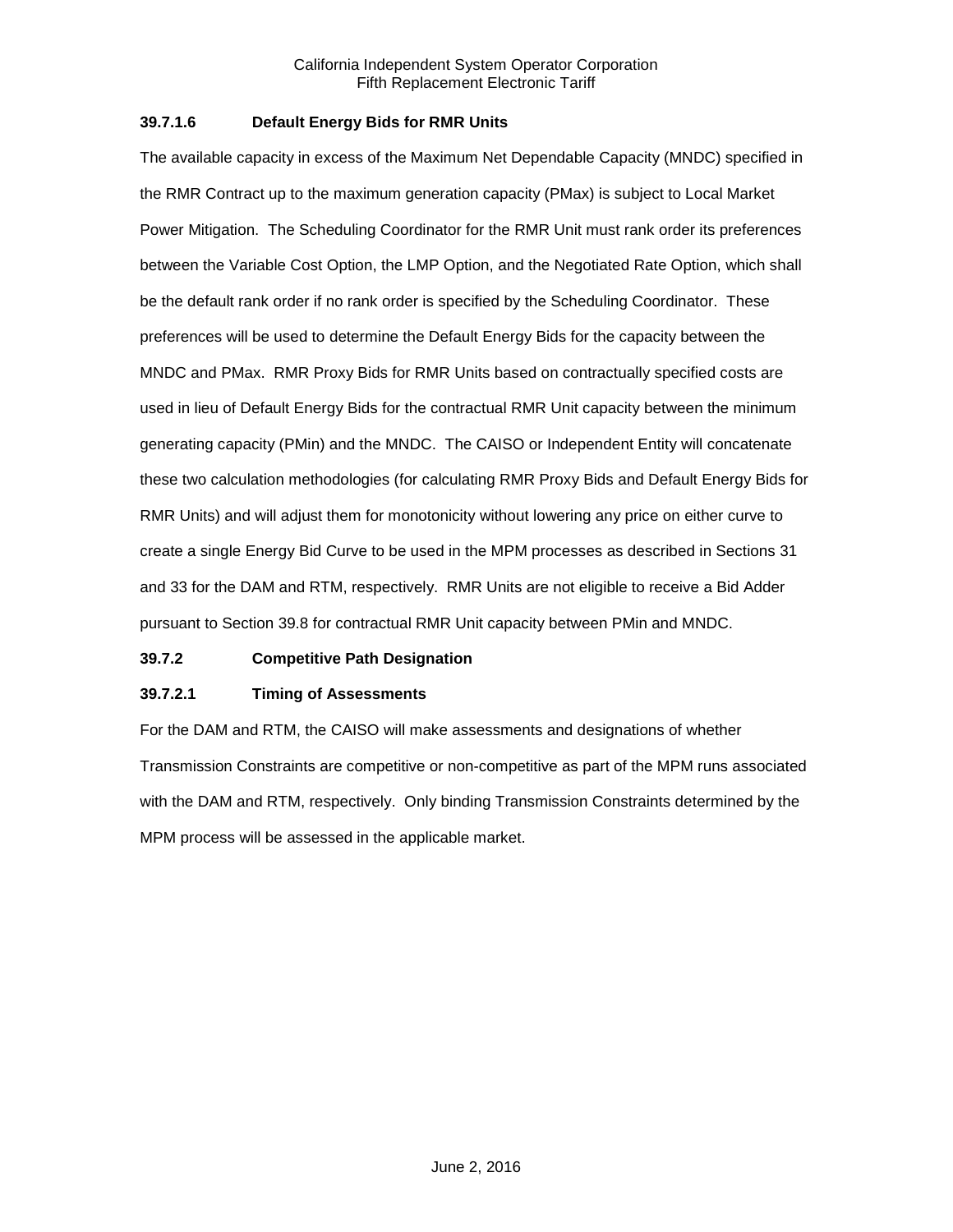#### **39.7.2.2 Criteria**

(A) Notwithstanding the provisions in Section 39.7.2.2(B), when the CAISO enforces the natural gas constraint pursuant to Section 27.11, the CAISO may deem selected internal constraints to be non-competitive for specific days or hours based on its determination that actual electric supply conditions may be non-competitive due to anticipated electric supply conditions in the Southern California Gas Company and San Diego Gas & Electric Company gas regions.

(B) Subject to Section 39.7.3, for the DAM and RTM, a Transmission Constraint will be noncompetitive only if the Transmission Constraint fails the dynamic competitive path assessment pursuant to this Section 39.7.2.2.

- (a) Transmission Constraints for the DAM As part of the MPM process associated with the DAM, the CAISO will designate a Transmission Constraint for the DAM as non-competitive when the fringe supply of counter-flow to the Transmission Constraint from all portfolios of suppliers that are not identified as potentially pivotal is less than the demand for counter-flow to the Transmission Constraint. For purposes of determining whether to designate a Transmission Constraint as non-competitive pursuant to this Section 39.7.2.2(a):
	- (i) Counter-flow to the Transmission Constraint means the delivery of Power from a resource to the system load distributed reference bus. If counter-flow to the Transmission Constraint is in the direction opposite to the market flow of Power to the Transmission Constraint, the counterflow to the Transmission Constraint is calculated as the shift factor multiplied by the resource's scheduled Power. Otherwise, counter-flow to the Transmission Constraint is zero.
	- (ii) Fringe supply of counter-flow to the Transmission Constraint means all available capacity from internal resources not controlled by the identified potentially pivotal suppliers and all internal Virtual Supply Awards not controlled by the identified potentially pivotal suppliers that provide counter-flow to the Transmission Constraint. Available capacity reflects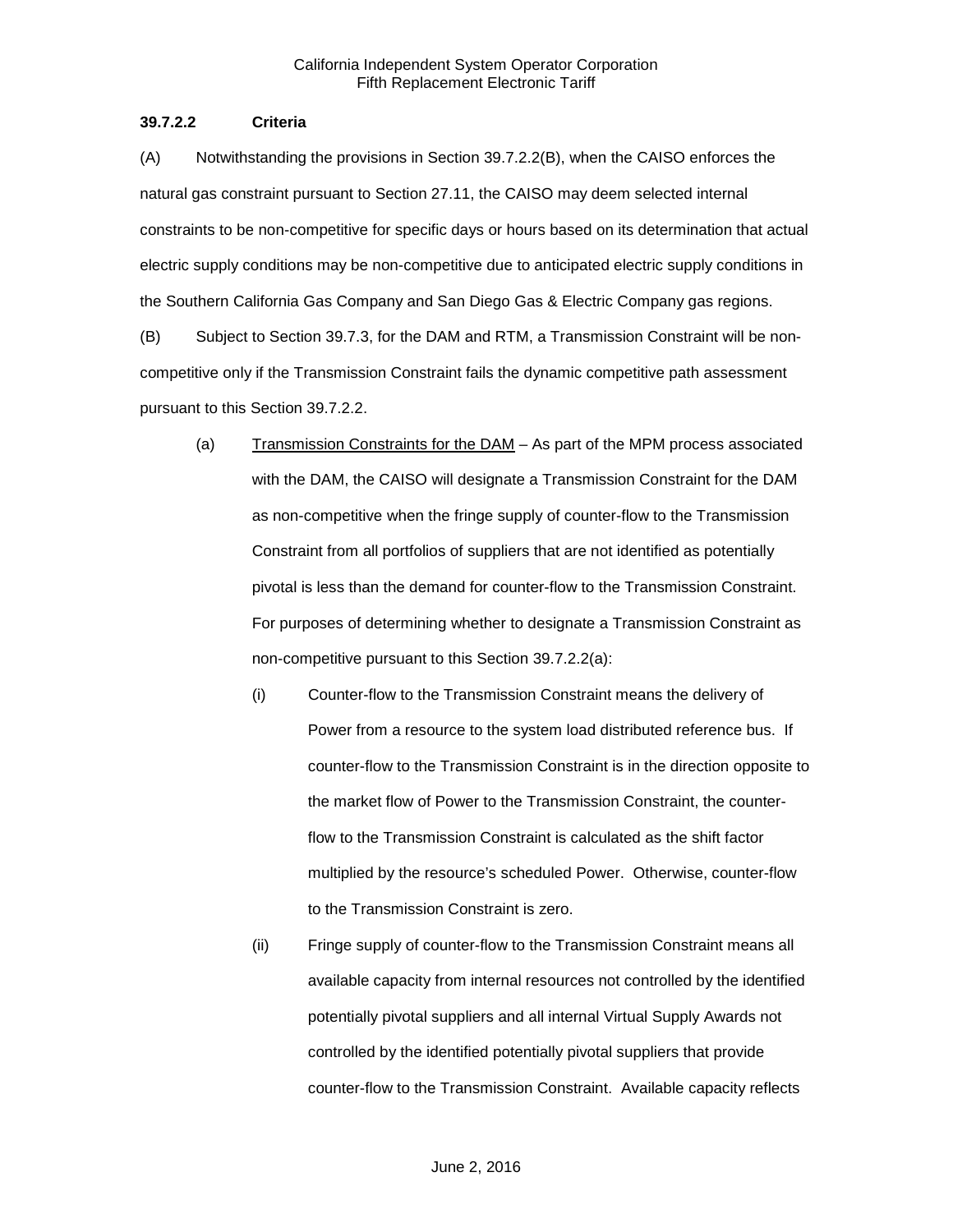the highest capacity of a resource's Energy Bid adjusted for Self-Provided Ancillary Services and derates.

- (iii) Demand for counter-flow to the Transmission Constraint means all internal dispatched Supply and Virtual Supply Awards that provide counter-flow to the Transmission Constraint.
- (iv) Potentially pivotal suppliers mean the three (3) portfolios of net sellers that control the largest quantity of counter-flow supply to the Transmission Constraint.
- (v) Portfolio means the effective available internal generation capacity under the control of the Scheduling Coordinator and/or Affiliate determined pursuant to Section 4.5.1.1.12 and all effective internal Virtual Supply Awards of the Scheduling Coordinator and/or Affiliate. Effectiveness in supplying counter-flow is determined by scaling generation capacity and/or Virtual Supply Awards by the shift factor from that location to the Transmission Constraint being tested.
- (vi) A portfolio of a net seller means any portfolio that is not a portfolio of a net buyer. A portfolio of a net buyer means a portfolio for which the average daily net value of Measured Demand minus Supply over a twelve (12) month period is positive. The average daily net value is determined for each portfolio by subtracting, for each Trading Day, Supply from Measured Demand and then averaging the daily value for all Trading Days over the twelve (12) month period. The CAISO will calculate whether portfolios are portfolios of net buyers in the third month of each calendar quarter and the calculations will go into effect at the start of the next calendar quarter. The twelve (12) month period used in this calculation will be the most recent twelve (12) month period for which data is available. The specific mathematical formula used to perform this calculation will be set forth in a Business Practice Manual. Market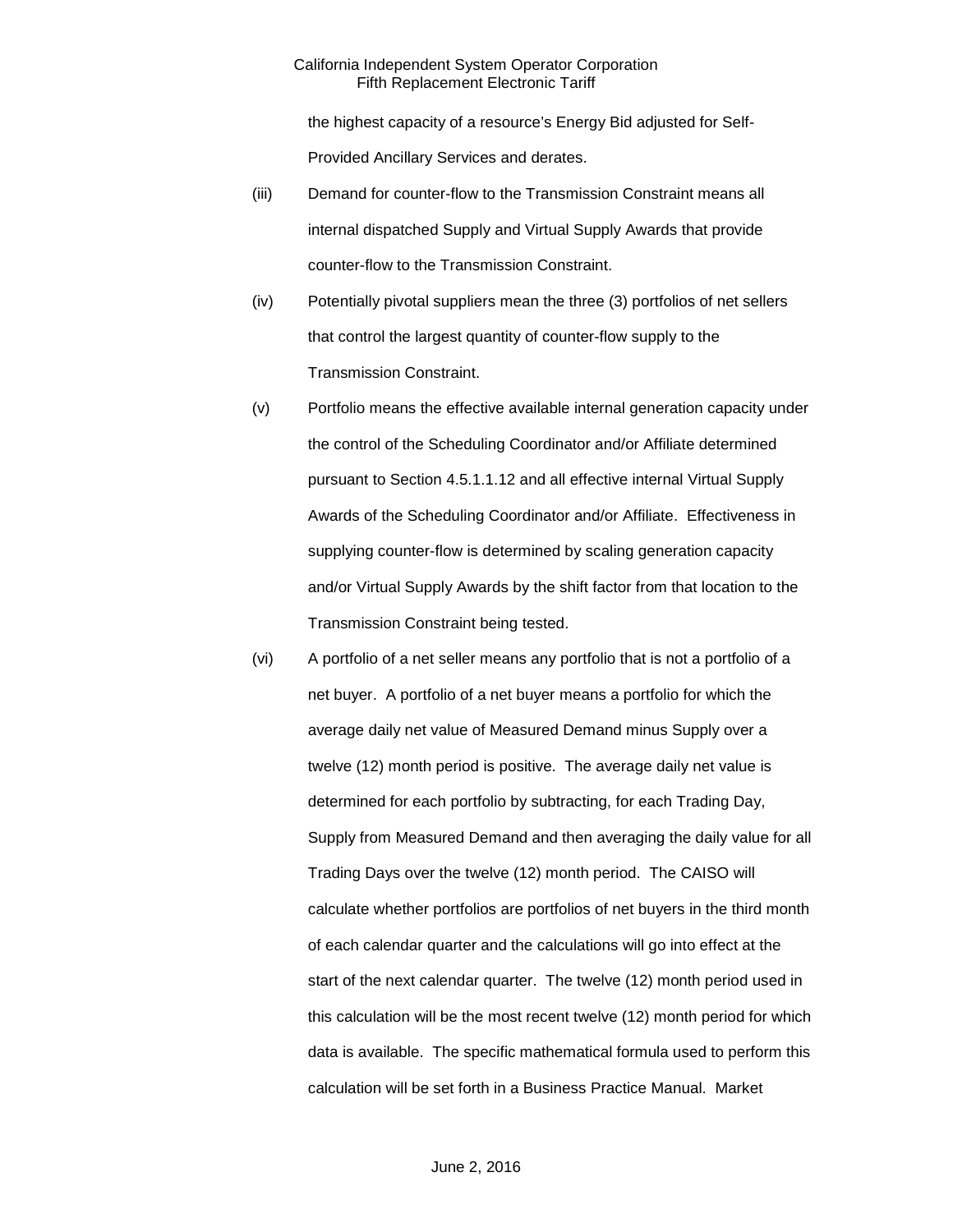Participants without physical resources will be deemed to be net sellers for purposes of this Section 39.7.2.2(a)(vi).

- (vii) In determining which Scheduling Coordinators and/or Affiliates control the resources in the three (3) identified portfolios, the CAISO will include resources and Virtual Supply Awards directly associated with all Scheduling Coordinator ID Codes associated with the Scheduling Coordinators and/or Affiliates, as well as all resources that the Scheduling Coordinators and/or Affiliates control pursuant to Resource Control Agreements registered with the CAISO as set forth Section 4.5.1.1.13. Resources identified pursuant to Resource Control Agreements will only be assigned to the portfolio of the Scheduling Coordinator that has control of the resource or whose Affiliate has control of the resource pursuant to the Resource Control Agreements.
- (b) Transmission Constraints for the RTM As part of the MPM processes associated with the RTM, the CAISO will designate a Transmission Constraint for the RTM as non-competitive when the sum of the supply of counter-flow from all portfolios of potentially pivotal suppliers to the Transmission Constraint and the fringe supply of counter-flow to the Transmission Constraint from all portfolios of suppliers that are not identified as potentially pivotal is less than the demand for counter-flow to the Transmission Constraint. For purposes of determining whether to designate a Transmission Constraint as non-competitive pursuant to this Section 39.7.2.2(b):
	- (i) Counter-flow to the Transmission Constraint has the meaning set forth in Section 39.7.2.2(a)(i).
	- (ii) Supply of counter-flow from all portfolios of potentially pivotal suppliers to the Transmission Constraint means the minimum available capacity from internal resources controlled by the identified potentially pivotal suppliers that provide counter-flow to the Transmission Constraint. The minimum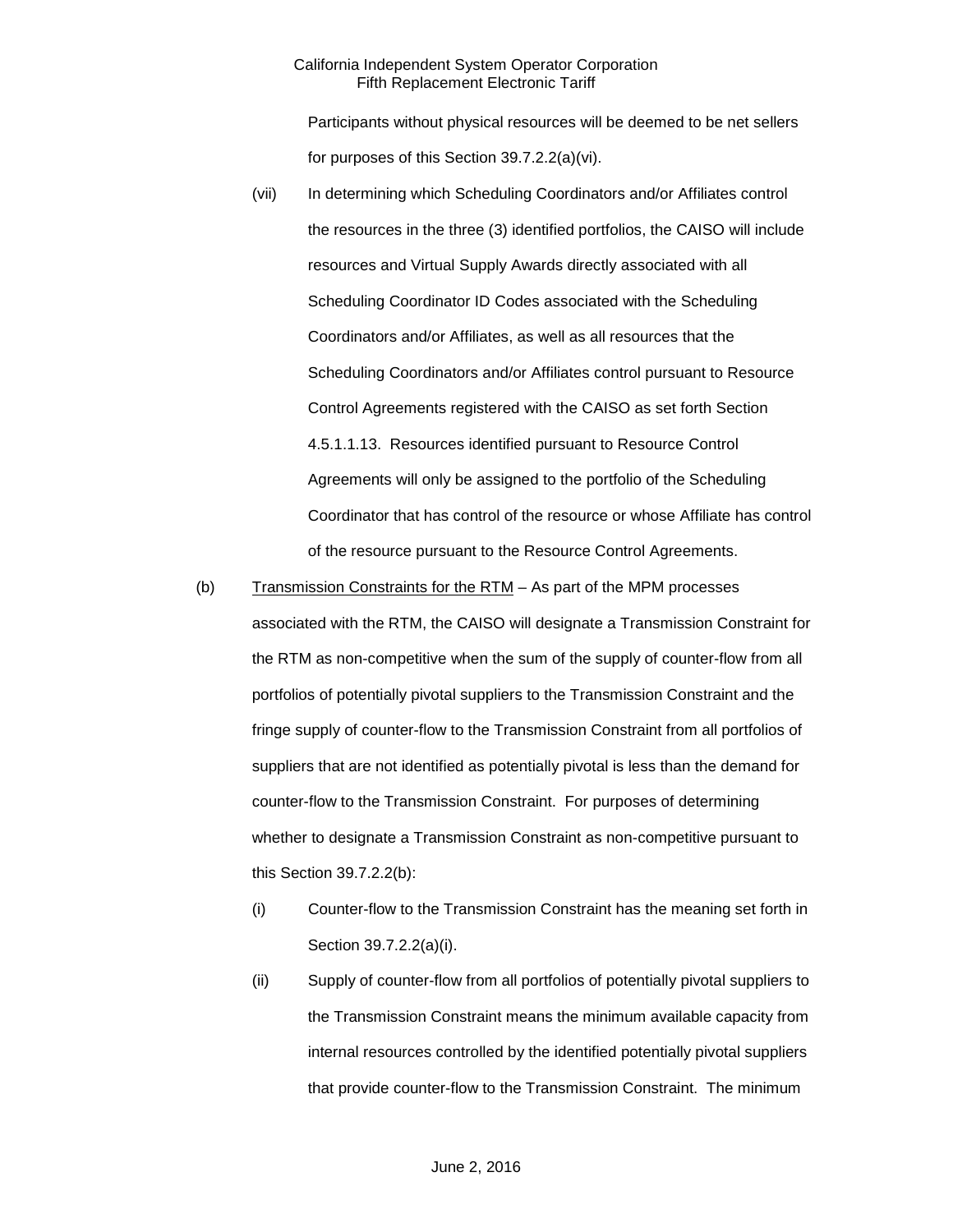available capacity for the current market interval will reflect the greatest amount of capacity that can be physically withheld. The minimum available capacity is the lowest output level the resource could achieve in the current market interval given its dispatch in the last market interval and limiting factors including Minimum Load, Ramp Rate, Self-Provided Ancillary Services, Ancillary Service Awards (in the Real-Time Market only), and derates.

(iii) Potentially pivotal suppliers mean the three (3) portfolios of net sellers that control the largest quantity of counter-flow supply to the Transmission Constraint that can be withheld. Counter-flow supply to the Transmission Constraint that can be withheld reflects the difference between the highest capacity and the lowest capacity of a resource's Energy Bid (not taking into account the Ramp Rate of the resource), measured from the Dispatch Operating Point for the resource in the immediately preceding fifteen (15) minute FMM interval (taking into account the Ramp Rate of the resource), adjusted for Self-Provided Ancillary Services and derates in determining whether to designate a Transmission Constraint as non-competitive for the RTM, or adjusted for Ancillary Service Awards and derates in determining whether to designate a Transmission Constraint as non-competitive for the RTM. In determining whether to designate a Transmission Constraint as noncompetitive for the RTM, counter-flow supply to the Transmission Constraint that can be withheld also reflects the PMin of each Short Start Unit with a Start-Up Time of sixty (60) minutes or less that was off-line in the immediately preceding fifteen (15) minute interval of the FMM. In determining whether to designate a Transmission Constraint as noncompetitive for the RTM, counter-flow supply to the Transmission Constraint that can be withheld also reflects the PMin of each Short Start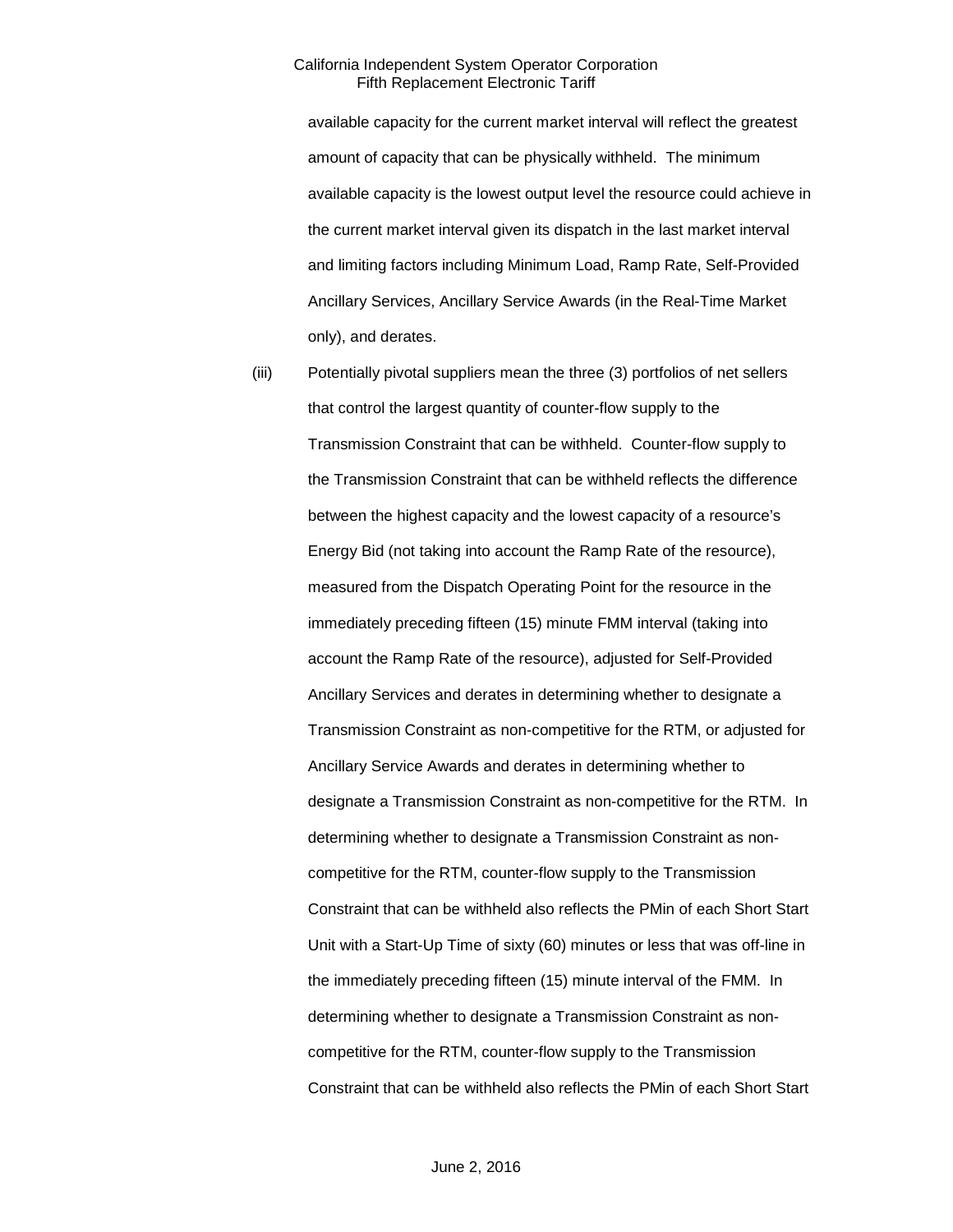Unit with a Start-Up Time of fifteen (15) minutes or less that was off-line in the immediately preceding fifteen (15) minute interval.

- (iv) Portfolio means the effective available internal generation capacity under the control of the Scheduling Coordinator and/or Affiliate determined pursuant to Sections 4.5.1.1.12 and 39.7.2.2(a)(vii). Effectiveness in supplying counter-flow is determined by scaling generation capacity by the shift factor from that location to the Transmission Constraint being tested.
- (v) A portfolio of a net seller has the meaning set forth in Section 39.7.2.2(a)(vi).
- (vi) Fringe supply of counter-flow to the Transmission Constraint means all available capacity from internal resources not controlled by the identified potentially pivotal suppliers that provide counter-flow to the Transmission Constraint. Available capacity reflects the highest capacity of a resource's Energy Bid (not taking into account the Ramp Rate of the resource), measured from the Dispatch Operating Point for the resource in the immediately preceding fifteen (15) minute interval of the FMM (taking into account the Ramp Rate of the resource), adjusted for Self-Provided Ancillary Services and derates in determining whether to designate a Transmission Constraint as non-competitive for the RTM, or adjusted for Ancillary Service Awards and derates in determining whether to designate a Transmission Constraint as non-competitive for the RTM.
- (vii) Demand for counter-flow to the Transmission Constraint means all internal dispatched Supply that provides counter-flow to the Transmission Constraint.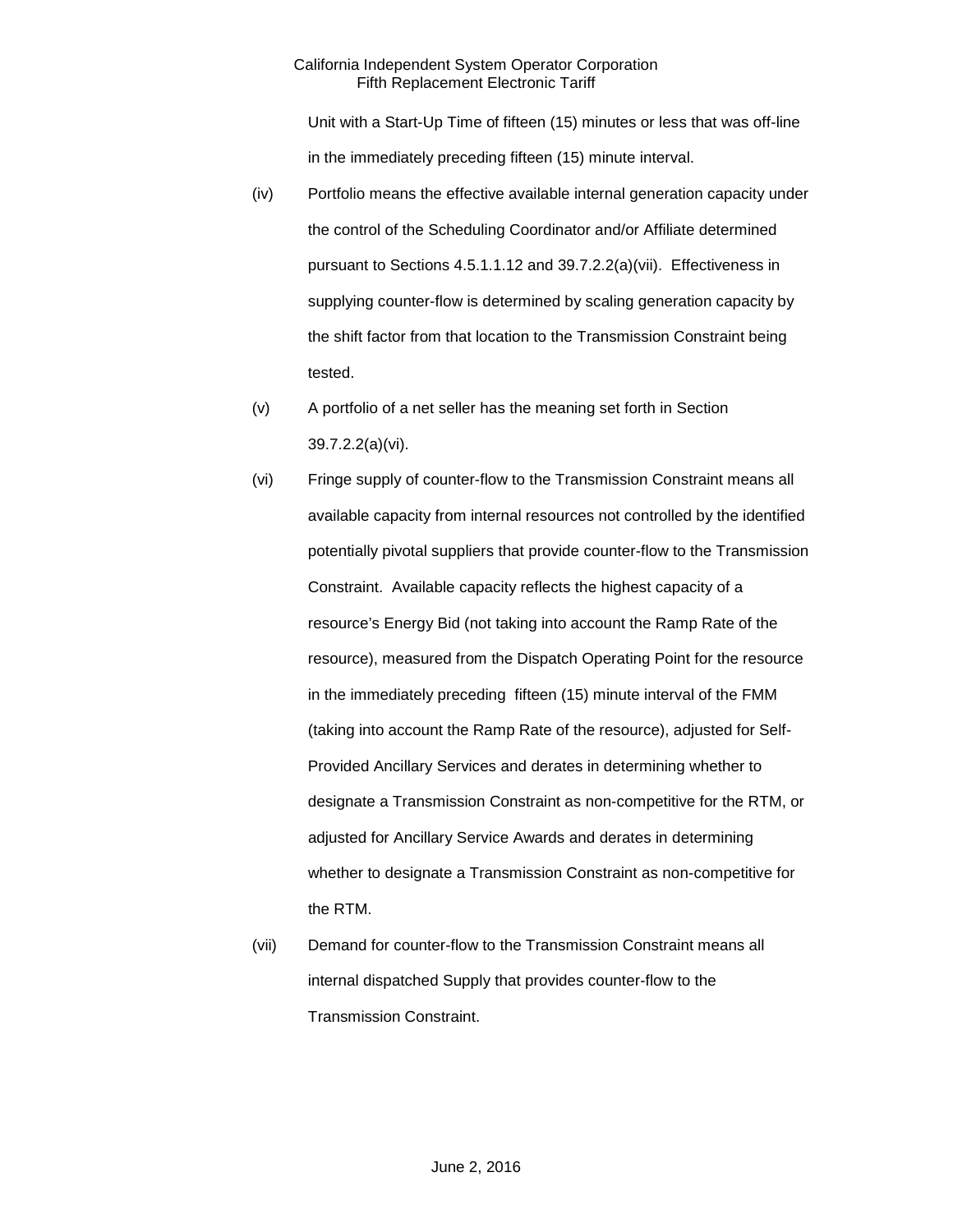#### <span id="page-21-0"></span>**39.7.3 Default Competitive Path Designations**

The CAISO will maintain default competitive path designation sets for the Day-Ahead Market and for the Real-Time Market, which the CAISO will use in order to determine the competitiveness or non-competitiveness of Transmission Constraints under two circumstances: (1) in the event of a failure of the CAISO Markets software to perform an assessment of whether Transmission Constraints are competitive or non-competitive pursuant to Section 39.7.2; and (2) in order to determine whether Exceptional Dispatches are related to a non-competitive Transmission Constraint for purposes of mitigation of Exceptional Dispatches of resources under Section 39.10(1). Default competitive path designations will be determined pursuant to the methodology set forth in this Section 39.7.3 and will be updated no less frequently than once every seven (7) days. Until the CAISO has developed sufficient information to develop default competitive path designations, the CAISO will continue to utilize the most recent list of competitive path designations determined prior to the effective date of this tariff provision.

#### **39.7.3.1 Methodology for Determining Day-Ahead Default Competitive Path Designations for Transmission Constraints Other Than Path 15 and Path 26 Transmission Constraints**

The CAISO will designate a Transmission Constraint other than the Path 15 Transmission Constraint or the Path 26 Transmission Constraint as competitive for purposes of determining default competitive path designations for the Day-Ahead Market only if both of the following conditions are met:

- (1) Congestion occurred on the Transmission Constraint in ten (10) or more hours of the days for which the Transmission Constraint was tested for competitiveness pursuant to Section 39.7.2; and
- (2) the Transmission Constraint was deemed competitive pursuant to Section 39.7.2 in seventy-five (75) percent or more of the instances in which the Transmission Constraint was binding when tested. These calculations will be made utilizing data from the Day-Ahead Market for the most recent sixty (60) Trading Days for which data is available. The CAISO will designate a Transmission Constraint other than the Path 15 Transmission Constraint or the Path 26 Transmission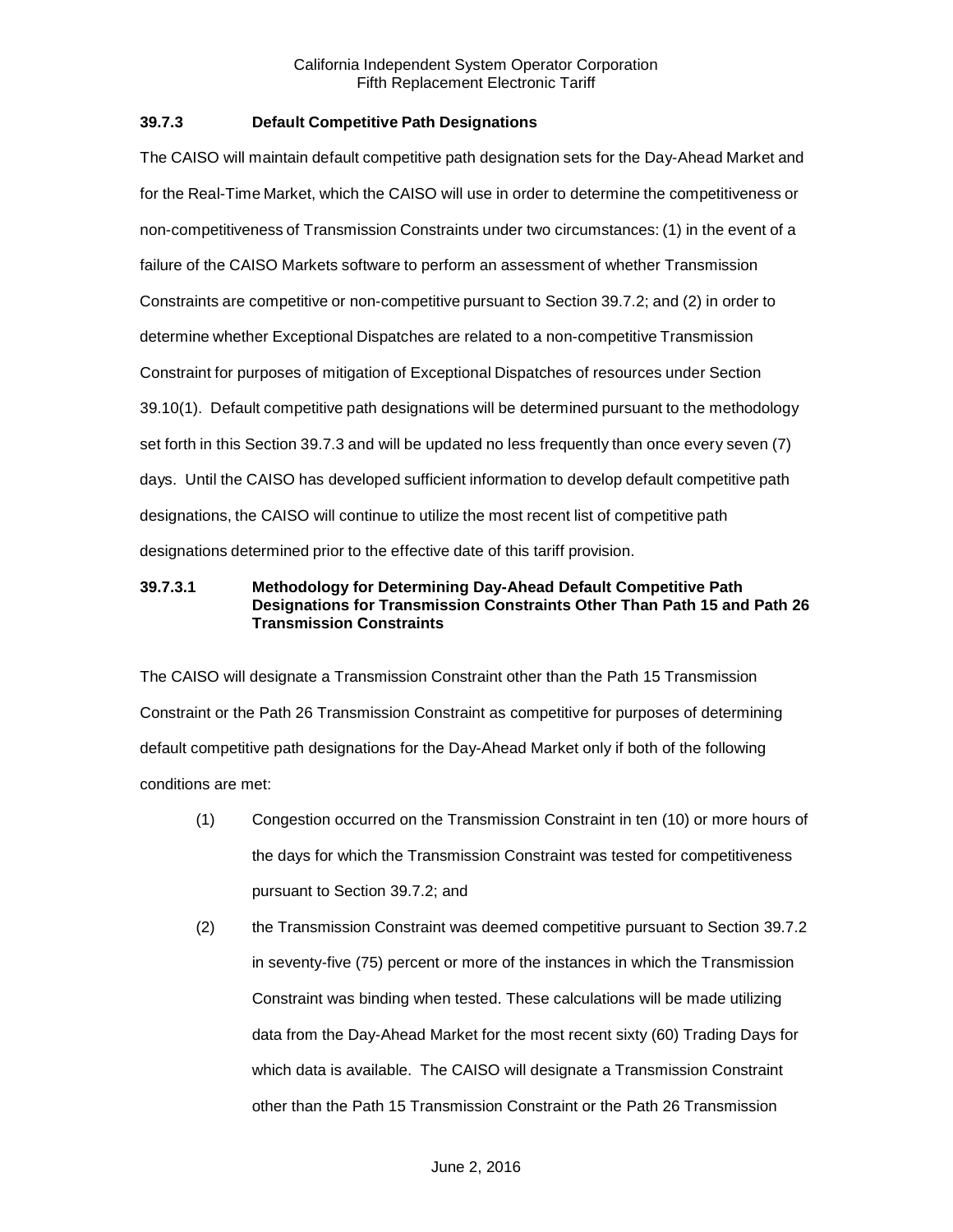Constraint as non-competitive if the CAISO lacks sufficient data to determine

whether the occurrences set forth in Sections 39.7.3.1(1) and 39.7.3.1(2) took

place on the Transmission Constraint over the sixty (60) Trading Day period.

**39.7.3.2 Methodology for Determining HASP/RTM Default Competitive Path Designations for Transmission Constraints Other Than Path 15 and Path 26 Transmission Constraints**

The CAISO will designate a Transmission Constraint other than the Path 15 Transmission Constraint or the Path 26 Transmission Constraint as competitive for purposes of determining default competitive path designations for the HASP/RTM only if both of the following conditions are met:

- (1) Congestion occurred on the Transmission Constraint in ten (10) or more of the hours for which the Transmission Constraint was tested for competitiveness pursuant to Section 39.7.2; and
- (2) the Transmission Constraint was deemed competitive pursuant to Section 39.7.2 in seventy-five (75) percent or more of the instances in which the Transmission Constraint was binding when tested.

These calculations will be made utilizing data from the Real-Time Market for the most recent sixty (60) Trading Days for which data is available. If the Transmission Constraint was binding during any 15-minute interval during an hour, then the Transmission Constraint will be deemed to be binding for the entire hour. If the Transmission Constraint was determined to be non-competitive during any 15-minute interval during an hour, then the Transmission Constraint will be deemed to be non-competitive for the entire hour. The CAISO will designate a Transmission Constraint other than the Path 15 Transmission Constraint or the Path 26 Transmission Constraint as noncompetitive if the CAISO lacks sufficient data to determine whether the occurrences set forth in Sections 39.7.3.2(1) and 39.7.3.2(2) took place on the Transmission Constraint over the sixty (60) Trading Day period.

# **39.7.3.3 Methodology for Determining Day-Ahead Default Competitive Path Designations for Path 15 and Path 26 Transmission Constraints**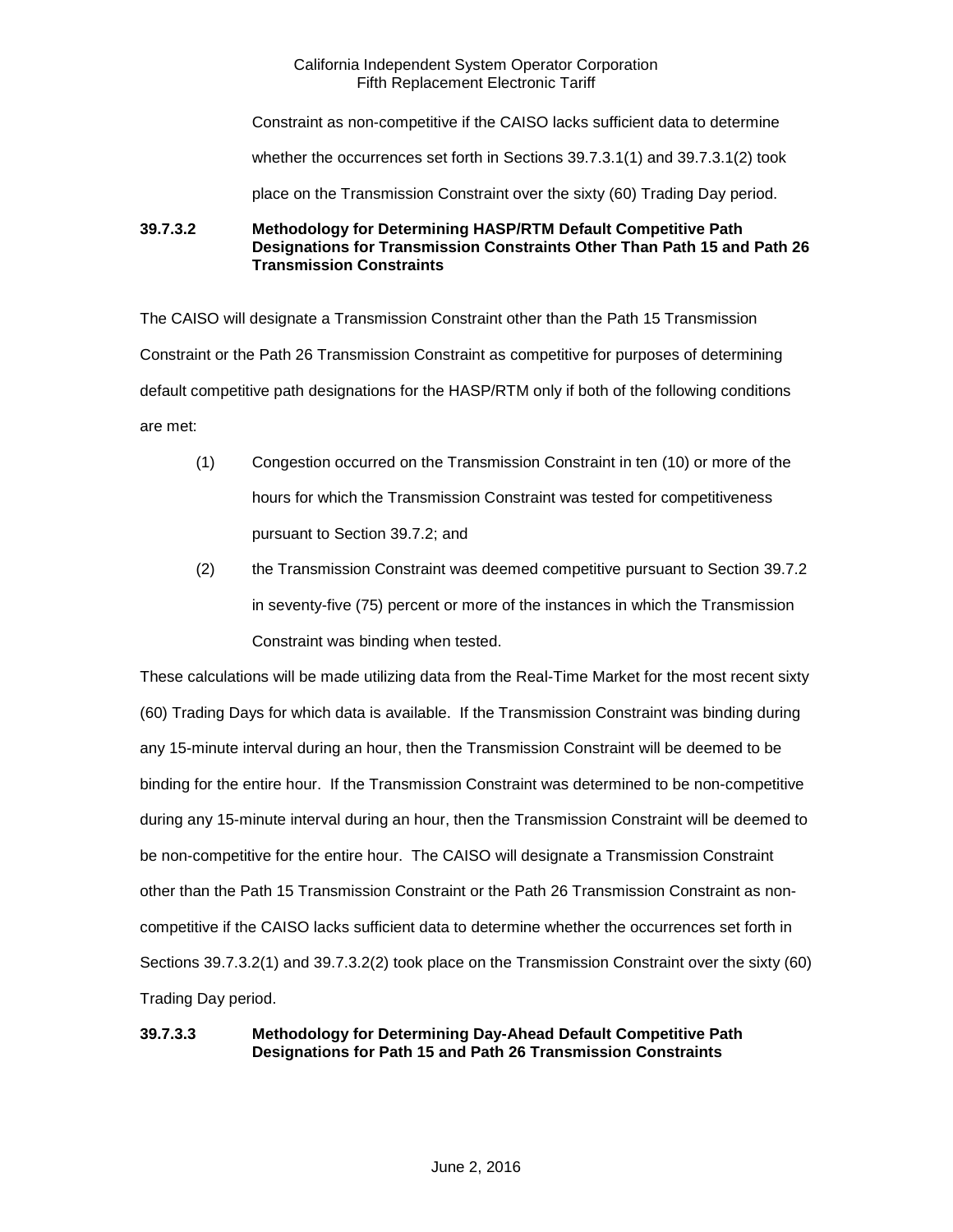The CAISO will designate the Path 15 Transmission Constraint or the Path 26 Transmission Constraint as competitive for purposes of determining default competitive path designations for the Day-Ahead Market unless both of the following conditions are met:

- (1) Congestion occurred on the Transmission Constraint in ten (10) or more hours of the days for which the Transmission Constraint was tested for competitiveness pursuant to Section 39.7.2; and
- (2) the Transmission Constraint was deemed competitive pursuant to Section 39.7.2 in fewer than seventy-five (75) percent of the instances in which the Transmission Constraint was binding when tested.

These calculations will be made utilizing data from the MPM for the Day-Ahead Market for the most recent sixty (60) Trading Days for which data is available. The CAISO will designate the Path 15 Transmission Constraint or the Path 26 Transmission Constraint as competitive if the CAISO lacks sufficient data to determine whether the occurrences set forth in Sections 39.7.3.3(1) and 39.7.3.3(2) took place on the Transmission Constraint over the sixty (60) Trading Day period.

# **39.7.3.4 Methodology for Determining RTM Default Competitive Path Designations for Path 15 and Path 26 Transmission Constraints**

The CAISO will designate the Path 15 Transmission Constraint or the Path 26 Transmission Constraint as competitive for purposes of determining default competitive path designations for the RTM unless both of the following conditions are met:

- (1) Congestion occurred on the Transmission Constraint in ten (10) or more of the hours for which the Transmission Constraint was tested for competitiveness pursuant to Section 39.7.2; and
- (2) the Transmission Constraint was deemed competitive pursuant to Section 39.7.2 in fewer than seventy-five (75) percent of the instances in which the Transmission Constraint was binding when tested.

These calculations will be made utilizing data from the MPM for the Real-Time Market for the most recent sixty (60) Trading Days for which data is available. If the Transmission Constraint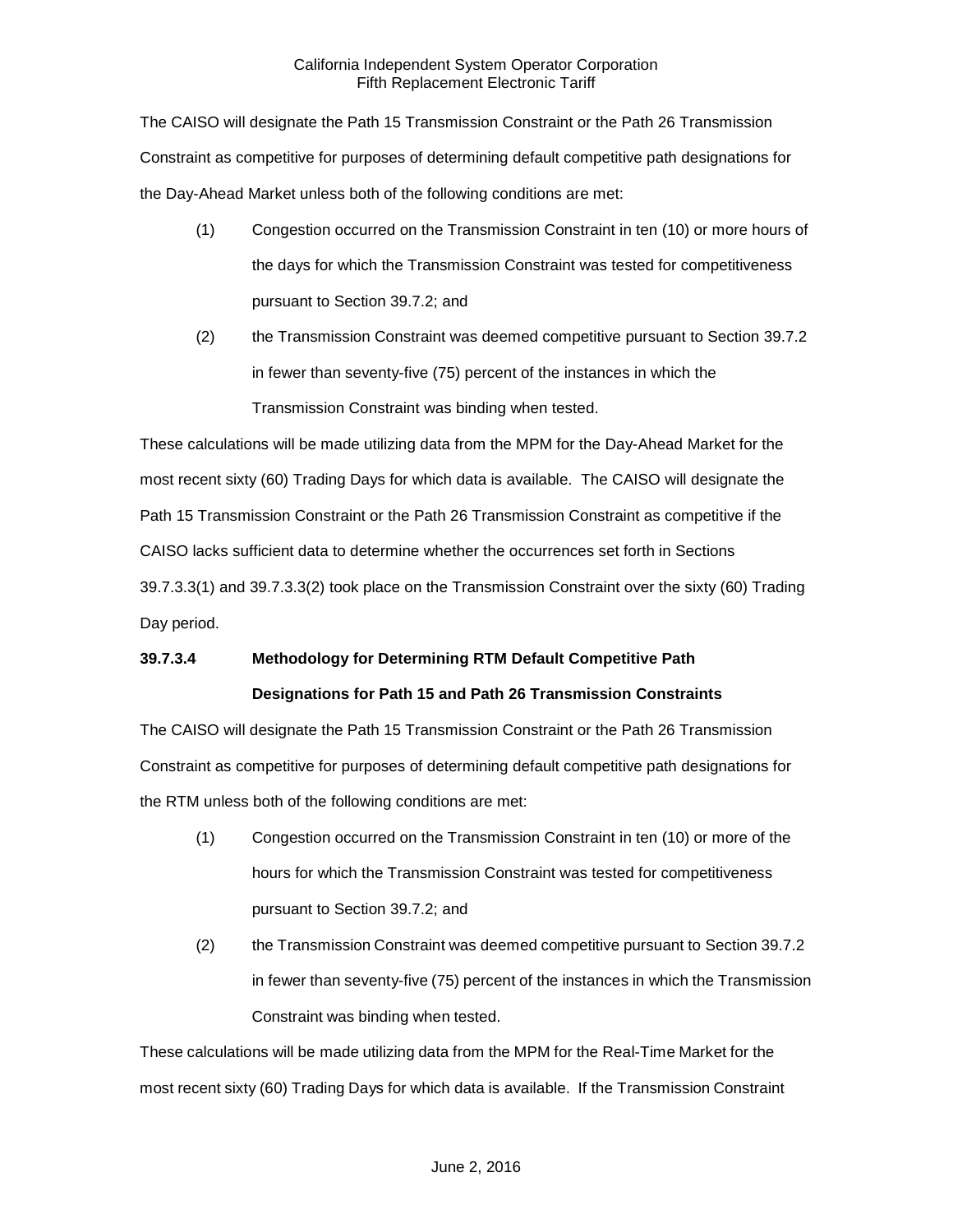was binding during any 15-minute interval during an hour, then the Transmission Constraint will be deemed to be binding for the entire hour. If the Transmission Constraint was determined to be non-competitive during any 15-minute interval during an hour, then the Transmission Constraint will be deemed to be non-competitive for the entire hour. The CAISO will designate the Path 15 Transmission Constraint or the Path 26 Transmission Constraint as competitive if the CAISO lacks sufficient data to determine whether the occurrences set forth in Sections 39.7.3.4(1) and 39.7.3.4(2) took place on the Transmission Constraint over the sixty (60) Trading Day period.

#### <span id="page-24-0"></span>**39.8 Eligibility For Bid Adder**

A Scheduling Coordinator submitting Bids for Generating Units is eligible to have a Bid Adder applied to a Generating Unit for the next operating month if the criteria in Section 39.8.1 are met as determined on a monthly basis in the preceding month.

#### <span id="page-24-1"></span>**39.8.1 Bid Adder Eligibility Criteria**

To receive a Bid Adder, a Generating Unit must: (i) have a Mitigation Frequency that is greater than eighty (80) percent in the previous twelve (12) months; and (ii) must not have a contract to be a Resource Adequacy Resource for its entire Net Qualifying Capacity, or be designated under the CPM for its entire Eligible Capacity, or be subject to an obligation to make capacity available under this CAISO Tariff. If a Generating Unit is designated under the CPM for a portion of its Eligible Capacity, the provisions of this section apply only to the portion of the capacity not designated. Scheduling Coordinators for Generating Units seeking to receive Bid Adders must further agree to be subject to the Frequently Mitigated Unit option for a Default Energy Bid. Run hours are those hours during which a Generating Unit has positive metered output. Generating Units that received RMR Dispatches and/or incremental Bids dispatched out of economic merit order to manage local Congestion in an hour prior to the effective date of this Section will have that hour counted as a mitigated hour in their Mitigation Frequency. After the first twelve (12) months from the effective date of this Section, the Mitigation Frequency will be based entirely on a Generating Unit being mitigated under the MPM procedures in Sections 31 and 33.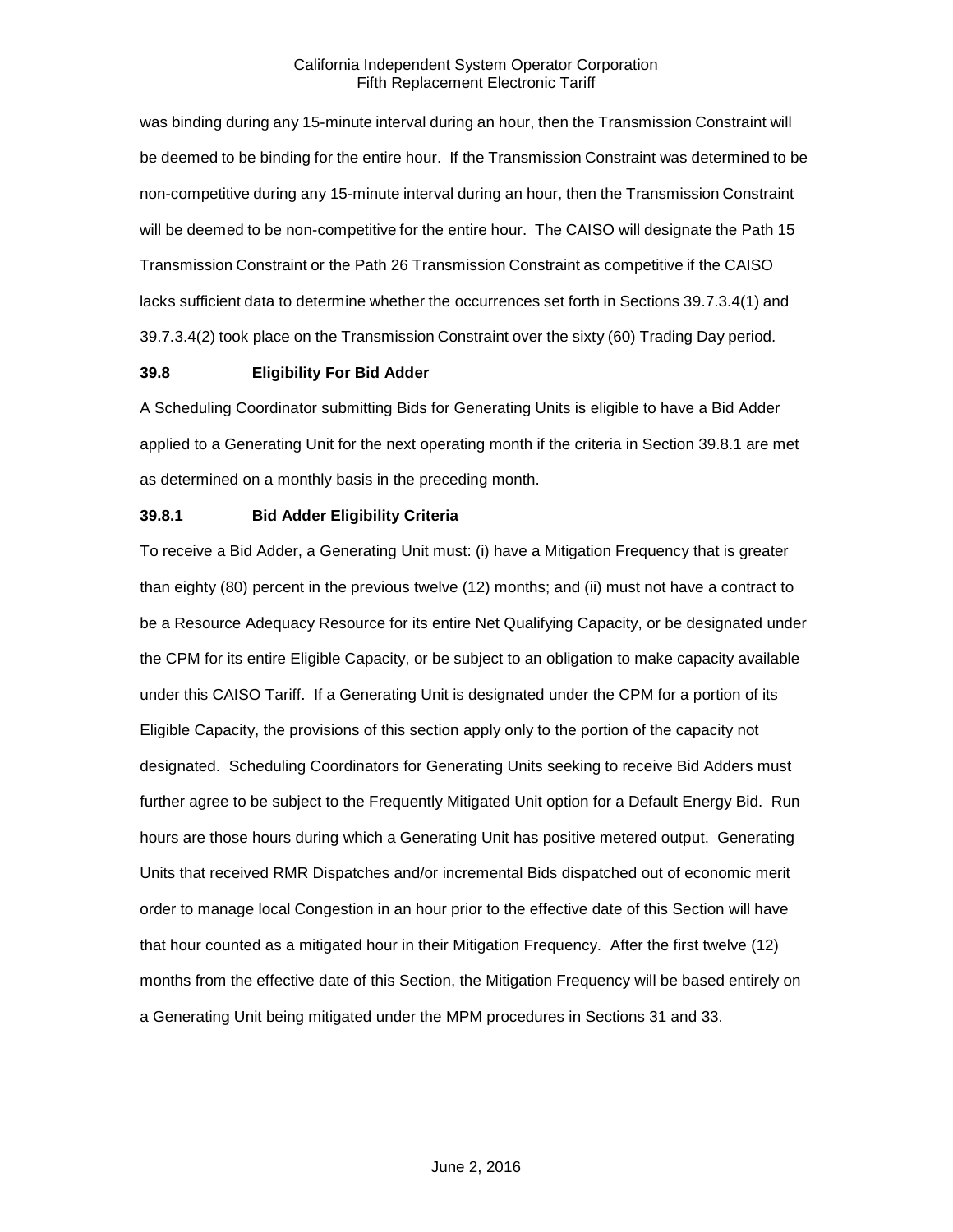#### <span id="page-25-0"></span>**39.8.2 New Generating Units**

For new Generating Units, with less than twelve (12) months of operation, determination of eligibility for the Bid Adder will be based on data beginning with the first date the Generating Unit participated in the CAISO Markets through the end date of the period for which the Mitigation Frequency is being calculated. The 200 run hour criteria will be pro-rated for the proportion of a twelve (12)-month period that the new Generating Unit submitted effective Bids in the CAISO markets.

#### <span id="page-25-1"></span>**39.8.3 Bid Adder Values**

The value of the Bid Adder will be either: (i) a unit-specific value determined in consultation with the CAISO or an independent entity selected by the CAISO, or (ii) a default Bid Adder of \$24/MWh. For Generating Units with a portion of their capacity identified as meeting an LSE's Resource Adequacy Requirements, that Generating Unit's Bid Adder value will be reduced by the percent of the Generating Unit's capacity that is identified as meeting an LSE's Resource Adequacy Requirements. The reduced Bid Adder will be applied to that Generating Unit's entire Default Energy Bid Curve.

#### <span id="page-25-2"></span>**39.9 CRR Monitoring And Affiliate Disclosure Requirements**

The CAISO will monitor the CRR holdings and CAISO Markets activity for anomalous market behavior, gaming, or exercise of market power resulting from CRR ownership concentrations that are not aligned with actual transmission usage as a result of secondary market auction outcomes. If the CAISO identifies such behavior it may seek FERC approval to impose position limits on the total number or MW quantity of CRRs that may be held by any single entity and its Affiliates. Each CRR Holder or Candidate CRR Holder must notify the CAISO of any Affiliate that is a CRR Holder, Candidate CRR Holder, or Market Participant, any Affiliate that participates in an organized electricity market in North America, and any guarantor of any such Affiliate.

#### <span id="page-25-3"></span>**39.10 Mitigation Of Exceptional Dispatches Of Resources**

The CAISO shall apply Mitigation Measures to Exceptional Dispatches of resources when such resources are committed or dispatched under Exceptional Dispatch for purposes of: (1) addressing reliability requirements related to non-competitive Transmission Constraints; (2)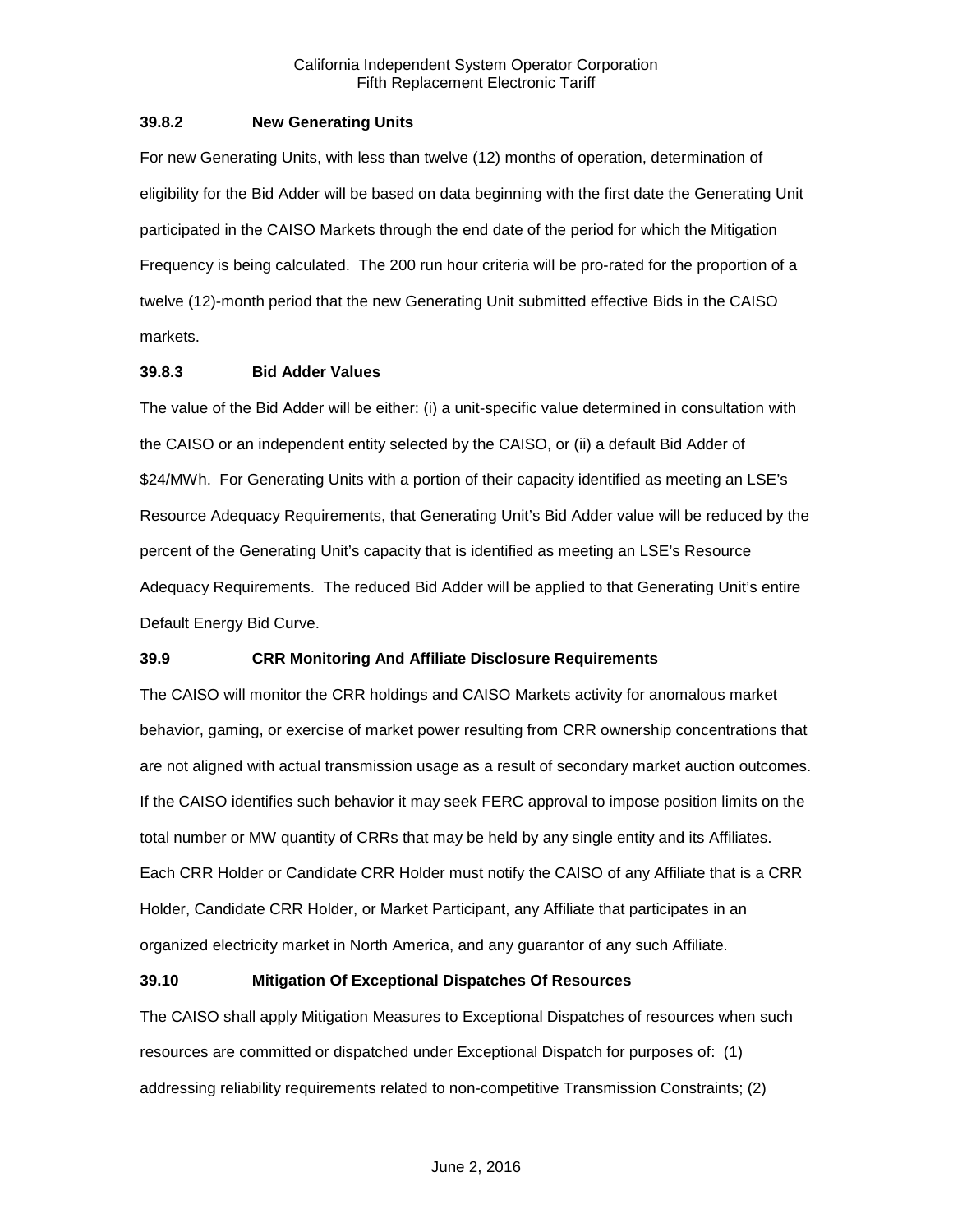ramping resources with Ancillary Services Awards or RUC Capacity to a dispatch level that ensures their availability in Real-Time; (3) ramping resources to their Minimum Dispatchable Level in Real-Time; and (4) addressing unit-specific environmental constraints not incorporated into the Full Network Model or the CAISO's market software that affect the dispatch of Generating Units in the Sacramento Delta and are commonly known as "Delta Dispatch".

# <span id="page-26-0"></span>**39.10.1 Measures For Resources Eligible For Supplemental Revenues**

In all cases where a resource is subject to Mitigation Measures under Section 39.10, and the resource is eligible for supplemental revenues pursuant to Section 39.10.3, Exceptional Dispatch Energy delivered by the resource shall be settled as set forth in either Section 11.5.6.7.1 or Section 11.5.6.7.3, whichever is applicable.

# <span id="page-26-1"></span>**39.10.2 Resources Not Eligible For Supplemental Revenues**

In all cases where a resource is subject to Mitigation Measures under Section 39.10, and the resource is not eligible for supplemental revenues pursuant to Section 39.10.3, Exceptional Dispatch Energy delivered by the resource shall be settled as set forth in either Section 11.5.6.7.2 or Section 11.5.6.7.3, whichever is applicable.

#### <span id="page-26-2"></span>**39.10.3 Eligibility For Supplemental Revenues**

Except as provided in Section 39.10.4, a resource that is committed or dispatched under Exceptional Dispatch shall be eligible for supplemental revenues only during such times that the resource meets all of the following criteria:

- (i) the resource has notified the CAISO, at least seven days prior to the calendar month in which the Exceptional Dispatch occurs, that the resource has chosen to receive supplemental revenues in lieu of an Exceptional Dispatch CPM designation under Section 43.1.5;
- (ii) the resource has been mitigated under Section 39.10;
- (iii) the resource is not under an RMR Contract, is not designated as CPM Capacity, and is not a Resource Adequacy Resource, unless the resource is a Partial Resource Adequacy Resource or a partial CPM resource, and the Exceptional Dispatch requires non-RA Capacity or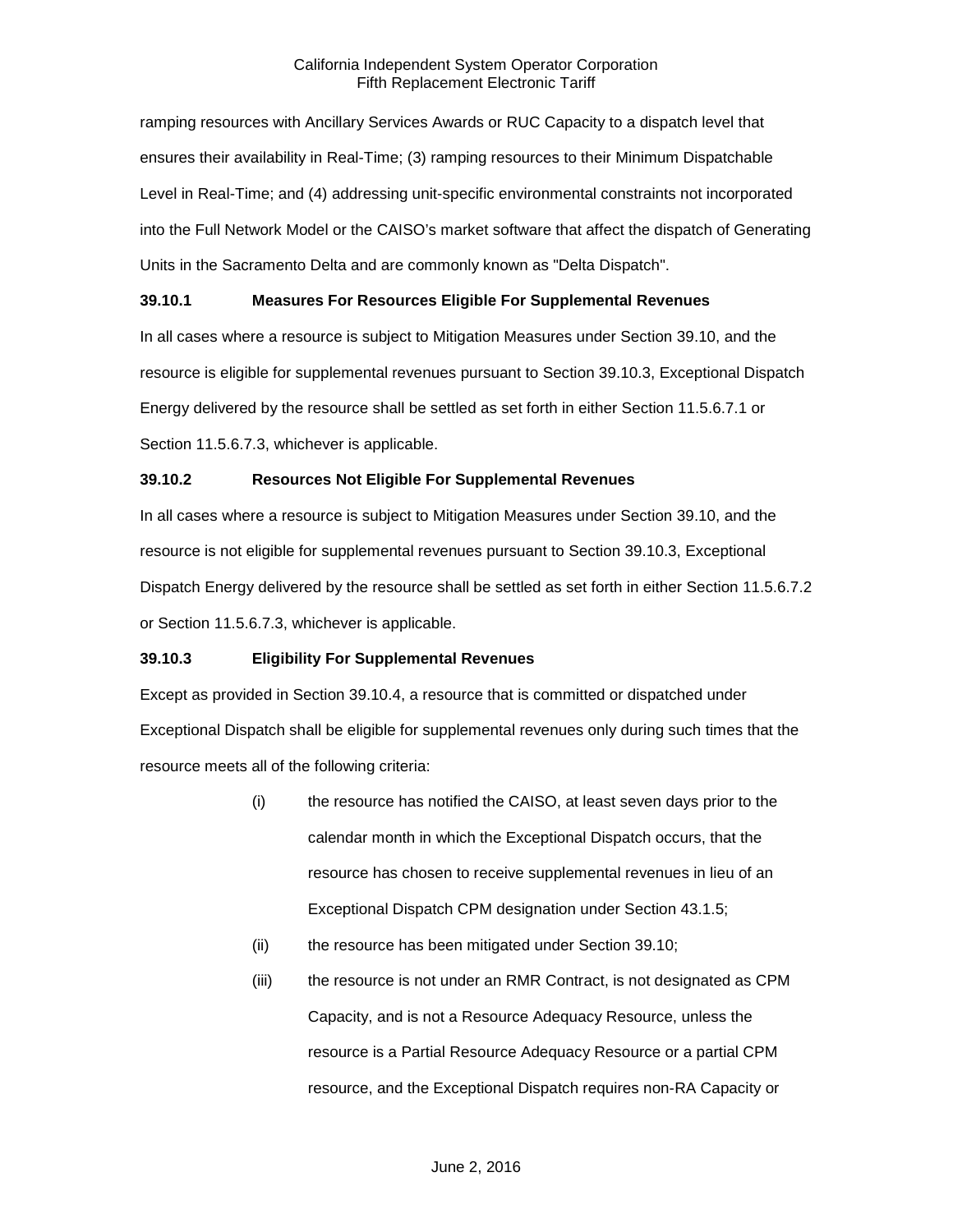non-CPM Capacity, in which case only the capacity not committed as Resource Adequacy Capacity or CPM Capacity is eligible for supplemental revenues; and

(iv) the resource has a Bid in the IFM and RTM for the applicable Operating Day or Operating Hour in which the resource is committed or dispatched under Exceptional Dispatch.

#### <span id="page-27-0"></span>**39.10.4 Limitation On Supplemental Revenues**

Supplemental revenues authorized under this Section 39.10 shall not exceed within a 30-day period (this 30-day period begins on the day of the first Exceptional Dispatch of the resource and re-starts on the day of the first Exceptional Dispatch of the resource following the end of any prior 30-day period) the difference between any monthly CPM Capacity Payments due the resource for the 30-day period (calculated according to the ratio of the actual number of days that the resource had capacity designated as CPM Capacity during the 30-day period to the total number of days in the month) and the monthly CPM Capacity Payment, without any CPM Availability Factor adjustment, for which the resource would be eligible pursuant to Section 43.6 had its entire capacity less any Resource Adequacy Capacity been designated as an CPM resource.

# <span id="page-27-1"></span>**39.10.5 Calculation Of Exceptional Dispatch Supplemental Revenues**

The amount of Exceptional Dispatch supplemental revenues accrued by a resource within any 30-day period as defined in Section 39.10.4 shall be a running total of the sum of supplemental revenues received during that 30-day period. The calculation of supplemental revenues accrued by a resource within a 30-day period is based on the higher of (a) the Energy Bid price for the resource minus the Default Energy Bid price for the resource or (b) the Resource-Specific Settlement Interval LMP minus the Default Energy Bid price for the resource. The greater of (a) or (b) is multiplied by the amount of Energy provided by the resource under Exceptional Dispatch, and the results of that multiplication are summed across the successive hours of the 30-day period. Once the resource has reached the limit on supplemental revenues described in Section 39.10.4 based on the calculation above, then the Settlement for the resource will be as provided